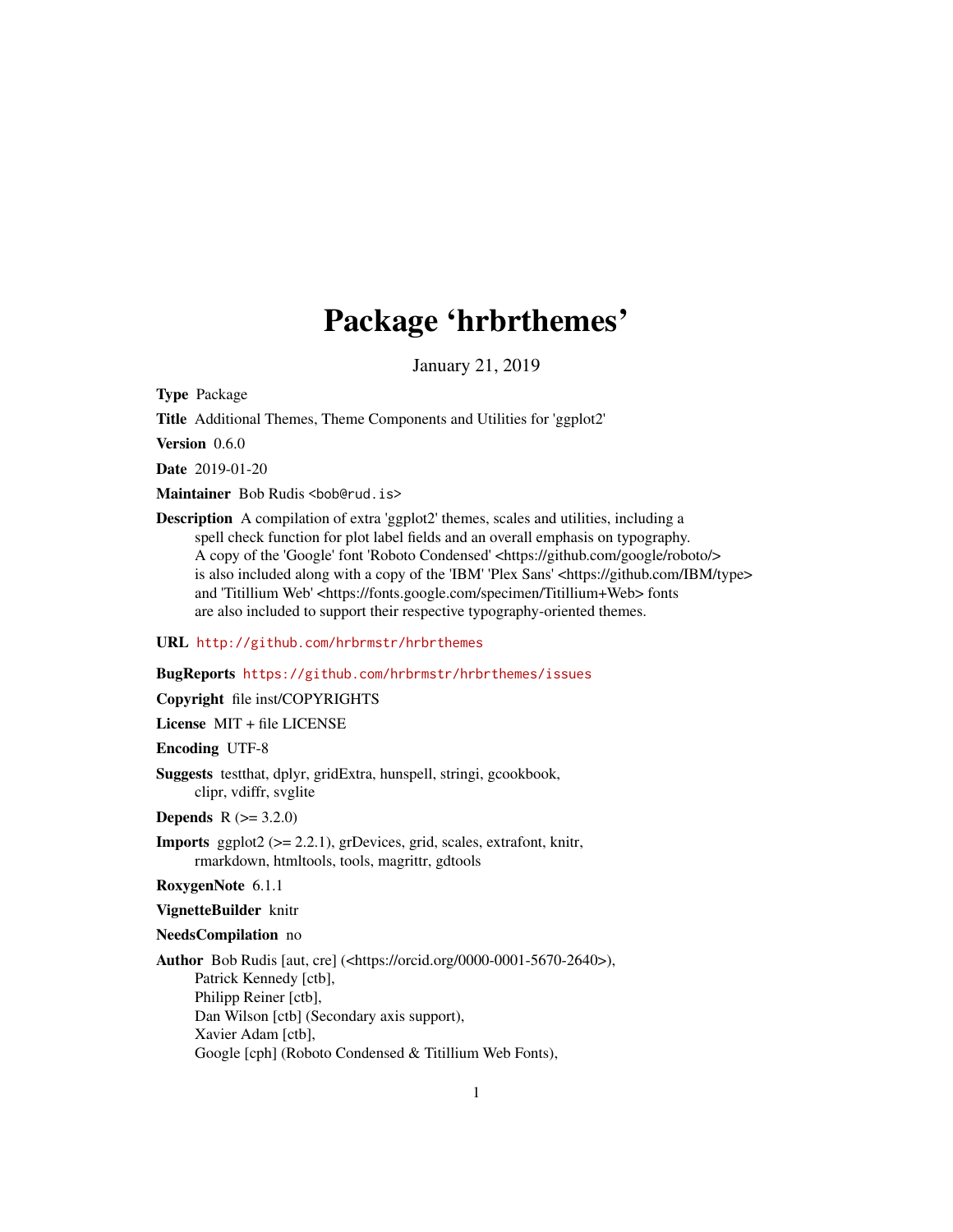<span id="page-1-0"></span>IBM [cph] (Plex Sans Font), Jacob Barnett [ctb], Thomas J. Leeper [ctb] (<https://orcid.org/0000-0003-4097-6326>), Joris Meys [ctb]

# Repository CRAN

Date/Publication 2019-01-21 09:10:03 UTC

# R topics documented:

| $\overline{2}$                                                                                                               |
|------------------------------------------------------------------------------------------------------------------------------|
| 3                                                                                                                            |
| $\overline{4}$                                                                                                               |
| $\overline{4}$                                                                                                               |
| 5                                                                                                                            |
| 5                                                                                                                            |
| 6                                                                                                                            |
| 6                                                                                                                            |
| 6                                                                                                                            |
| 7                                                                                                                            |
| 8                                                                                                                            |
| 8                                                                                                                            |
| 9                                                                                                                            |
| 9                                                                                                                            |
| -11                                                                                                                          |
| -11                                                                                                                          |
| -11                                                                                                                          |
| -12                                                                                                                          |
| <sup>13</sup>                                                                                                                |
| 14<br>$scale_x percent                    $                                                                                  |
| <b>16</b>                                                                                                                    |
| 18                                                                                                                           |
| theme_ipsum_ps $\dots \dots \dots \dots \dots \dots \dots \dots \dots \dots \dots \dots \dots \dots \dots \dots \dots$<br>20 |
| 22                                                                                                                           |
| -24                                                                                                                          |

#### **Index** [26](#page-25-0)

flush\_ticks *Makes axis text labels flush on the ends*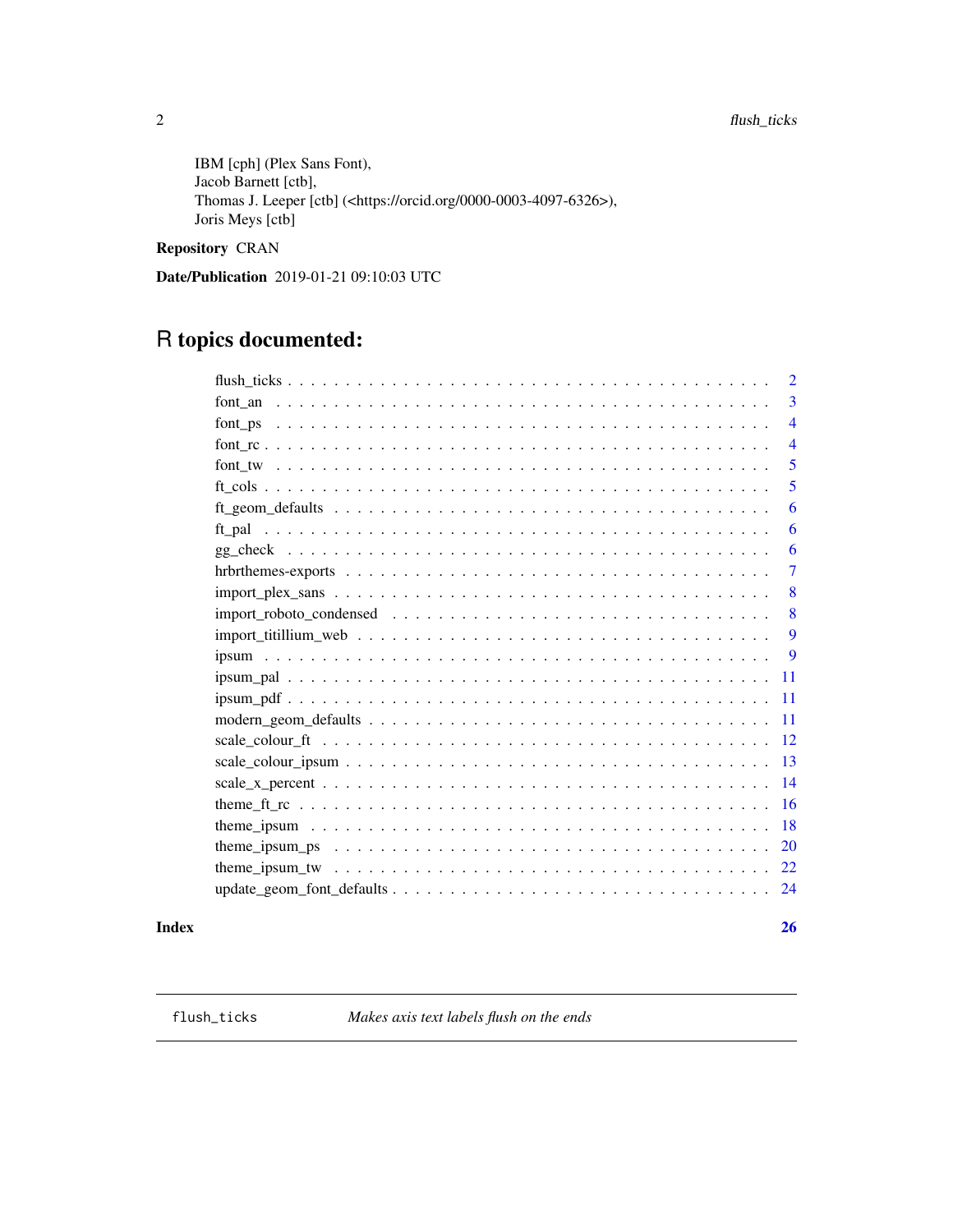#### <span id="page-2-0"></span>font\_an 3

# Description

A covenience function intended for basic, fixed-scale plots only (i.e. does not handle free scales in facets).

You need to pass in a ggplot2 object to this function. It can't be +'d in a chain of geoms, coords, scales, themes, etc. It also builds the plot (but does not display it) so if the plt takes a while (i.e. has lots of data or transforms) this will also take a while.

# Usage

flush\_ticks(gg, flush = "XY", plot = TRUE, cat = TRUE)

# Arguments

| gg    | ggplot2 plot object                                                        |
|-------|----------------------------------------------------------------------------|
| flush | either "X" or "Y" or "XY" to flush individual or both axes. Default: both. |
| plot  | if FALSE then the ggplot object will be returned <i>invisibly</i>          |
| cat   | if TRUE then display theme () statements and copy them to the clipboard    |

# Value

ggplot2 object with theme() elements added

#### Note

Intended for basic, fixed-scale plots only (i.e. does not handle free scales in facets).

font\_an *Arial Narrow font name R variable aliases*

## Description

font\_an == "Arial Narrow"

#### Usage

font\_an

### Format

length 1 character vector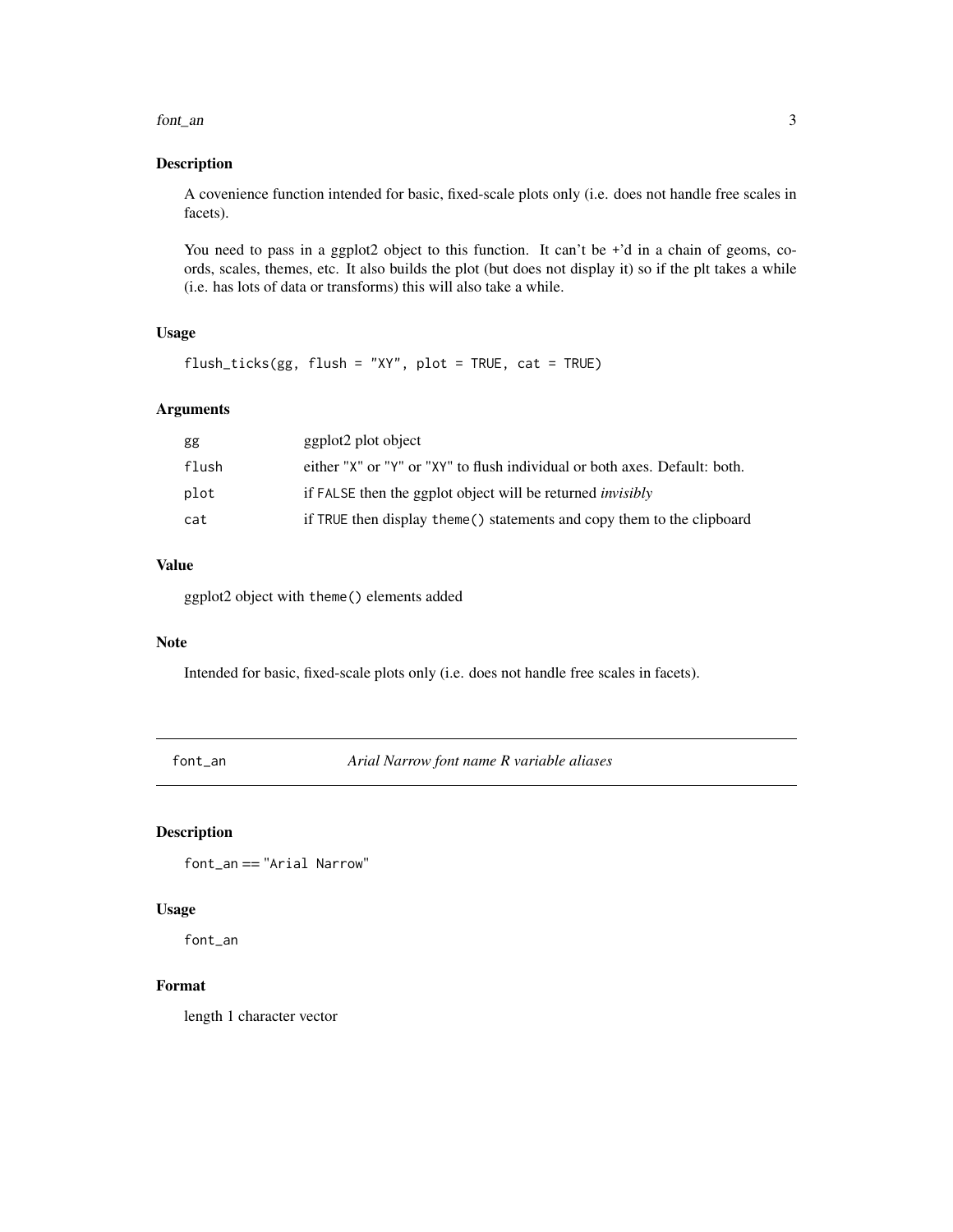<span id="page-3-0"></span>

font\_ps == "IBMPlexSans"

font\_ps\_light == "IBMPlexSans-Light"

# Usage

font\_ps

font\_ps\_light

# Format

length 1 character vector

# Note

font\_ps\_light (a.k.a. "IBMPlexSans-Light") is not available on Windows and will throw a warning if used in plots.

font\_rc *Roboto Condensed font name R variable aliases*

# Description

font\_rc == "Roboto Condensed"

font\_fc\_light == "Roboto Condensed Light"

#### Usage

font\_rc

font\_rc\_light

# Format

length 1 character vector

# Note

font\_rc\_light (a.k.a. "Roboto Condensed Light") is not available on Windows and will throw a warning if used in plots.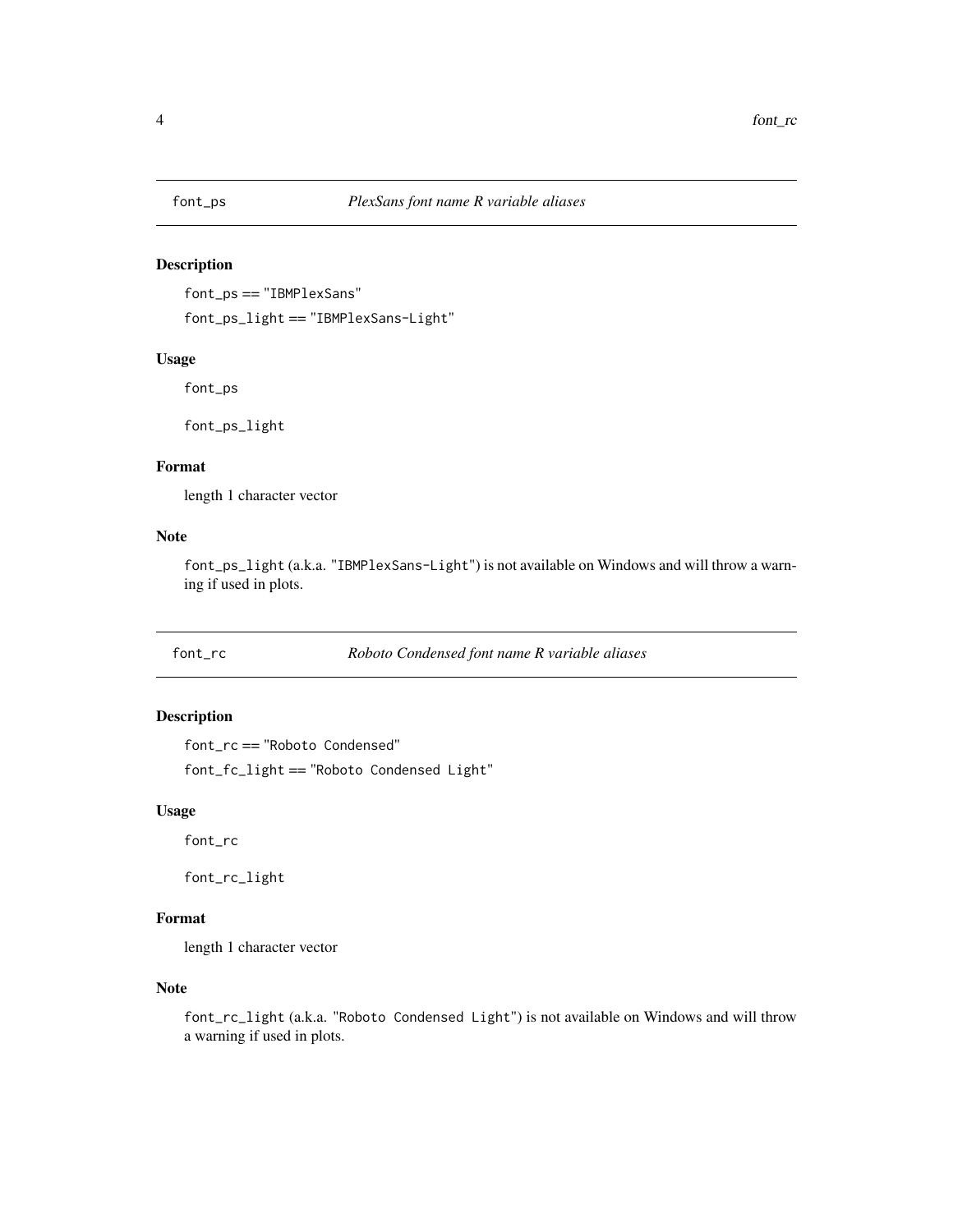<span id="page-4-0"></span>

font\_tw == "Titillium Web" font\_tw\_light == "Titillium Web Bold" font\_tw\_light == "Titillium Web Light"

#### Usage

font\_tw

font\_tw\_bold

font\_tw\_light

# Format

length 1 character vector

#### Note

font\_tw\_light (a.k.a. "Titillium Web Bold") is not available on Windows and will throw a warning if used in plots.

font\_tw\_light (a.k.a. "Titillium Web Light") is not available on Windows and will throw a warning if used in plots.

ft\_cols *FT color palette*

# Description

FT color palette

# Usage

ft\_cols

ft\_text\_col

# Format

An object of class list of length 9.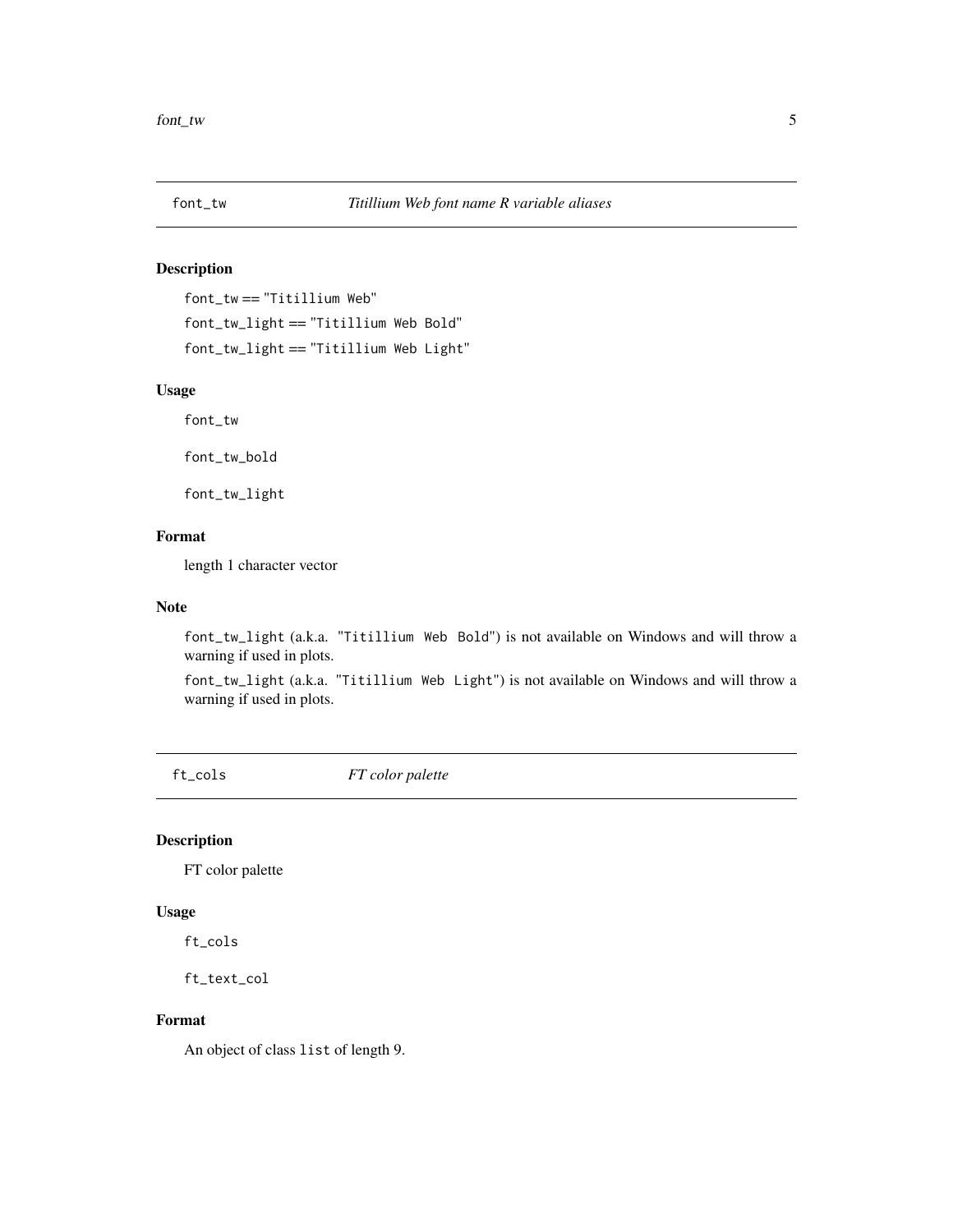# <span id="page-5-0"></span>Note

don't forget you can use [scales::alpha\(\)](#page-0-0) with these colors

ft\_geom\_defaults *Change geom defaults from black to custom lights for the FT theme*

#### Description

Change geom defaults from black to custom lights for the FT theme

# Usage

ft\_geom\_defaults()

ft\_pal *A bright qualitative color palette*

# Description

A bright qualitative color palette

# Usage

ft\_pal()

# Examples

```
library(scales)
scales::show_col(ft_pal()(8))
```
gg\_check *Spell check ggplot2 plot labels*

# Description

Due to the way ggplot2 objects are created, this has to be used in a standalone context.

# Usage

gg\_check(gg, dict, ignore)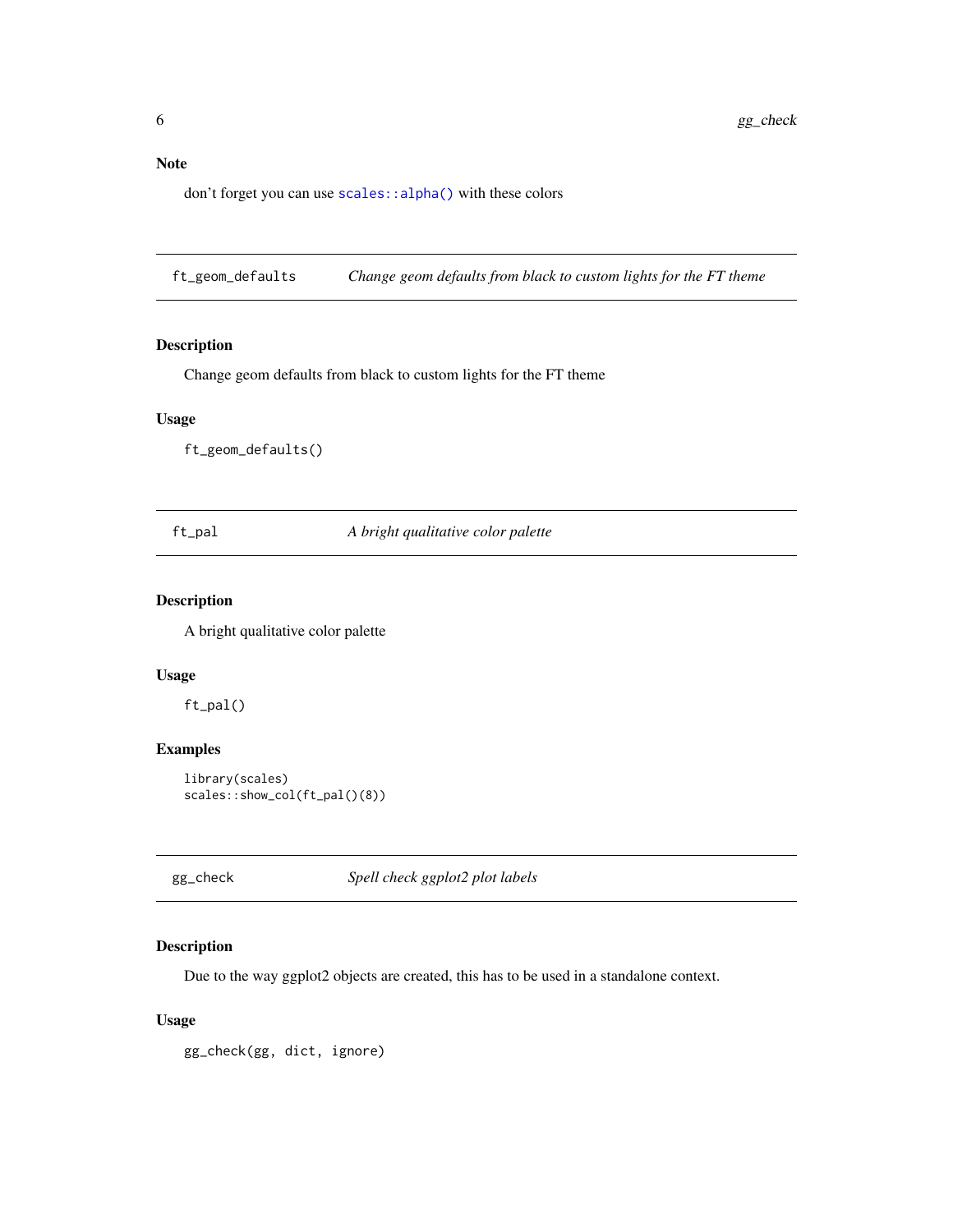# <span id="page-6-0"></span>hrbrthemes-exports 7

#### Arguments

| gg     | ggplot <sub>2</sub> object                                                                                                 |
|--------|----------------------------------------------------------------------------------------------------------------------------|
| dict   | a dictionary object or string which can be passed to hunspell: dictionary. De-<br>faults to hunspell:: dictionary("en_US") |
| ignore | character vector with additional approved words added to the dictionary. De-<br>faults to hunspell::en_stats               |

# Details

Current functionality only looks for misspelled words in the labels of ggplot2 objects. When misspelled words are found, a message is printed with the words and the label that they are in. No messages will be printed if there are no misspelled words.

# Value

the object that was passed in

#### Examples

```
library(ggplot2)
df <- data.frame(x=c(20, 25, 30), y=c(4, 4, 4), txt=c("One", "Two", "Three"))
# not piping
ggplot(mtcars, aes(mpg, wt)) +
  geom_point() +
  labs(x="This is some txt", y="This is more text",
      title="Thisy is a titlle",
       subtitle="This is a subtitley",
       caption="This is a captien") -> gg
gg_check(gg)
```
hrbrthemes-exports *hrbrthemes exported operators*

# Description

The following functions are imported and then re-exported from the hrbrthemes package to enable use of the magrittr pipe operator with no additional library calls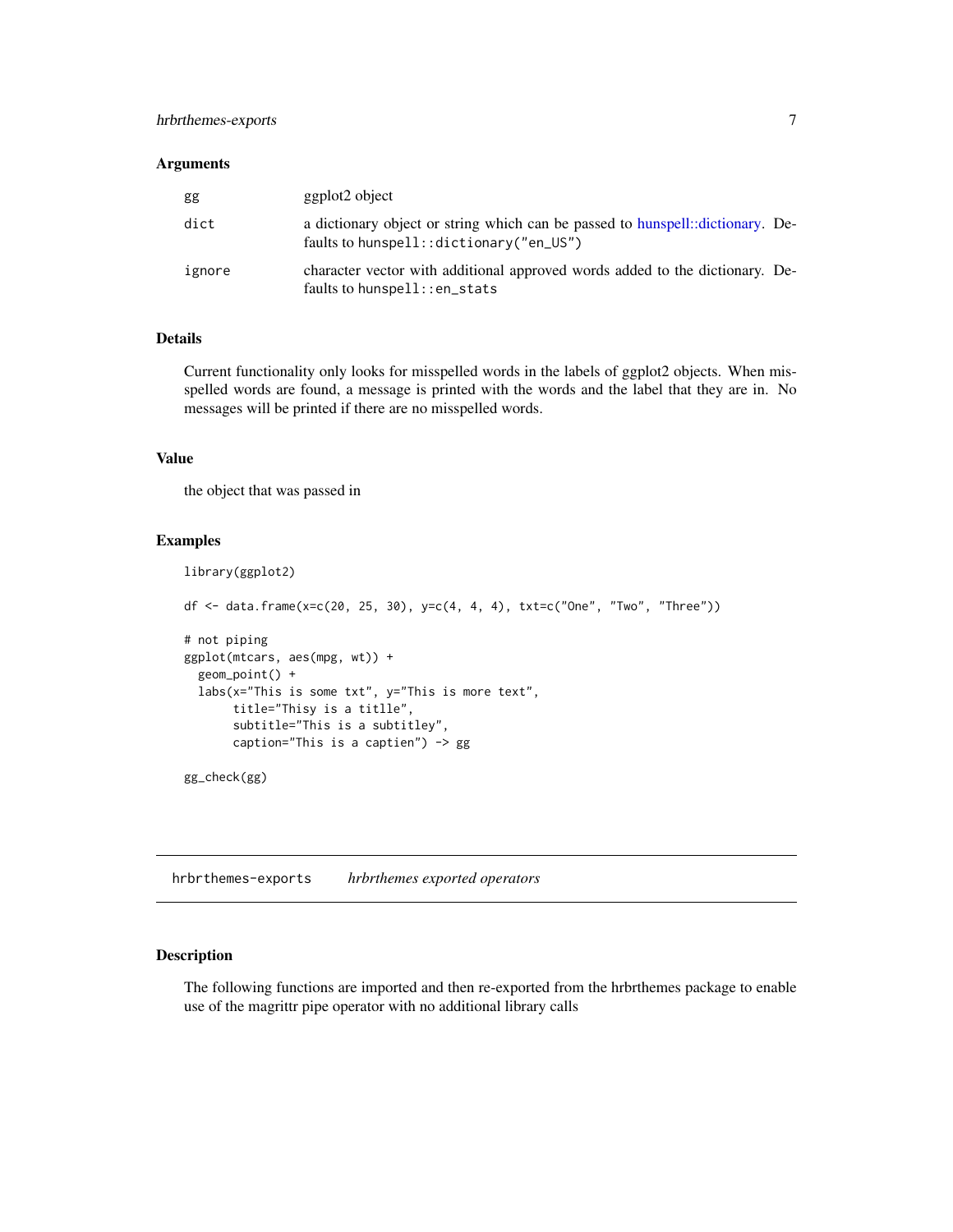<span id="page-7-0"></span>

IBM Plex Sans is a trademark of IBM and distributed under the SIL Open Font License, Version 1.1.

#### Usage

```
import_plex_sans()
```
#### Details

There is an option hrbrthemes.loadfonts which – if set to TRUE – will call extrafont::loadfonts() to register non-core fonts with R PDF  $&$  PostScript devices. If you are running under Windows, the package calls the same function to register non-core fonts with the Windows graphics device.

# Note

This will take care of ensuring PDF/PostScript usage. The location of the font directory is displayed after the base import is complete. It is highly recommended that you install them on your system the same way you would any other font you wish to use in other programs.

import\_roboto\_condensed

*Import Roboto Condensed font for use in charts*

# **Description**

Roboto Condensed is a trademark of Google.

#### Usage

```
import_roboto_condensed()
```
#### Details

There is an option hrbrthemes.loadfonts which – if set to TRUE – will call extrafont::loadfonts() to register non-core fonts with R PDF  $&$  PostScript devices. If you are running under Windows, the package calls the same function to register non-core fonts with the Windows graphics device.

#### Note

This will take care of ensuring PDF/PostScript usage. The location of the font directory is displayed after the base import is complete. It is highly recommended that you install them on your system the same way you would any other font you wish to use in other programs.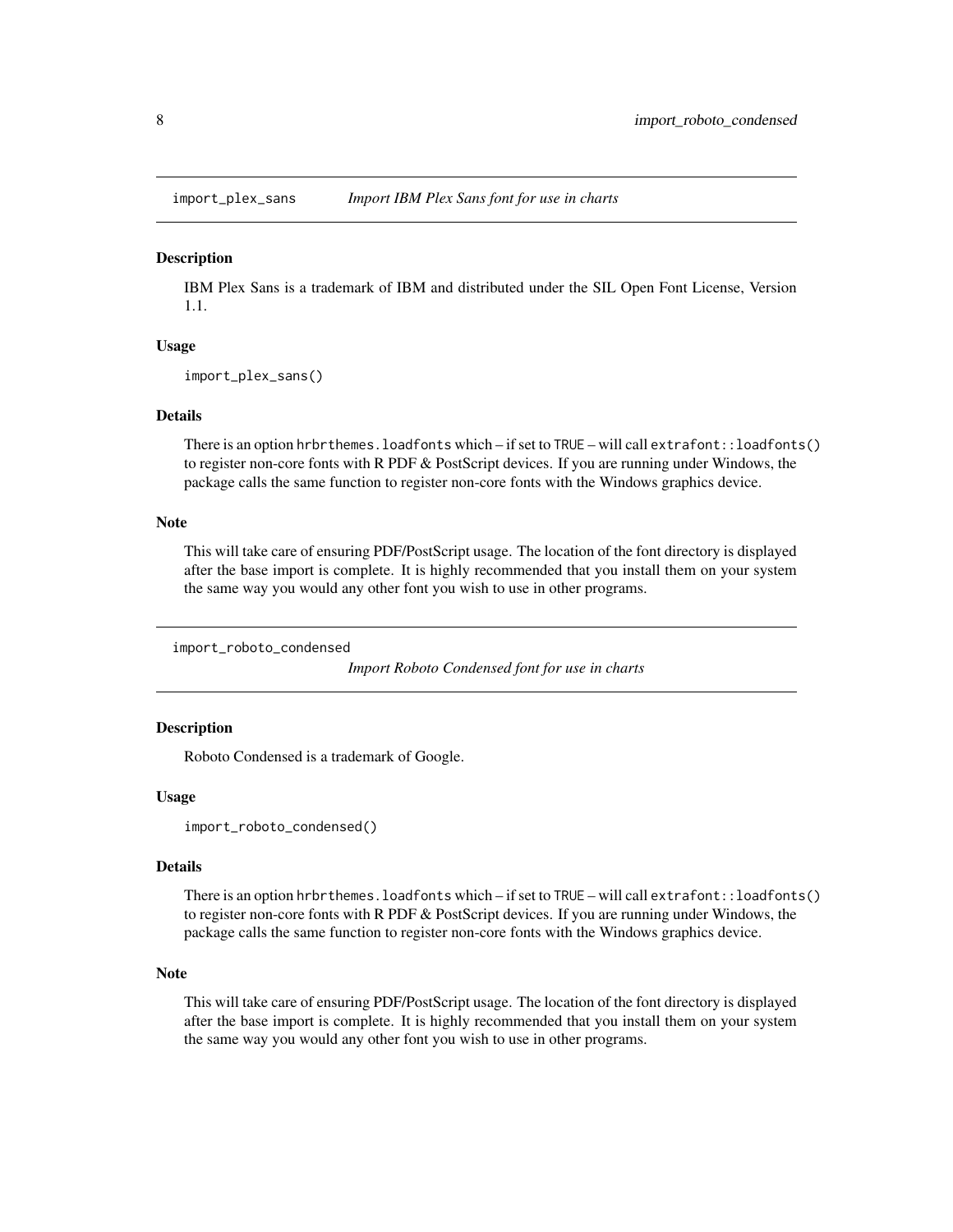<span id="page-8-0"></span>import\_titillium\_web *Import Titillium Web font for use in charts*

#### Description

Titillium Web is a trademark of Google.

#### Usage

```
import_titillium_web()
```
# Details

There is an option hrbrthemes.loadfonts which – if set to TRUE – will call extrafont::loadfonts() to register non-core fonts with R PDF & PostScript devices. If you are running under Windows, the package calls the same function to register non-core fonts with the Windows graphics device.

## Note

This will take care of ensuring PDF/PostScript usage. The location of the font directory is displayed after the base import is complete. It is highly recommended that you install them on your system the same way you would any other font you wish to use in other programs.

ipsum *ipsum R markdown template*

#### Description

Template for creating an R markdown document with an emphasis on typography

#### Usage

```
ipsum(number_sections = FALSE, fig_width = 7, fig_height = 5,
 fig_retina = if (!fig_caption) 2, fig_caption = FALSE, dev = "png",
 smart = TRUE, self_contained = TRUE, highlight = "default",
 mathjax = "default", extra_dependencies = NULL, css = NULL,
 includes = NULL, keep_md = FALSE, lib_dir = NULL,
 md_extensions = NULL, pandoc_args = NULL, toc = FALSE,
 toc\_depth = 2, ...)
```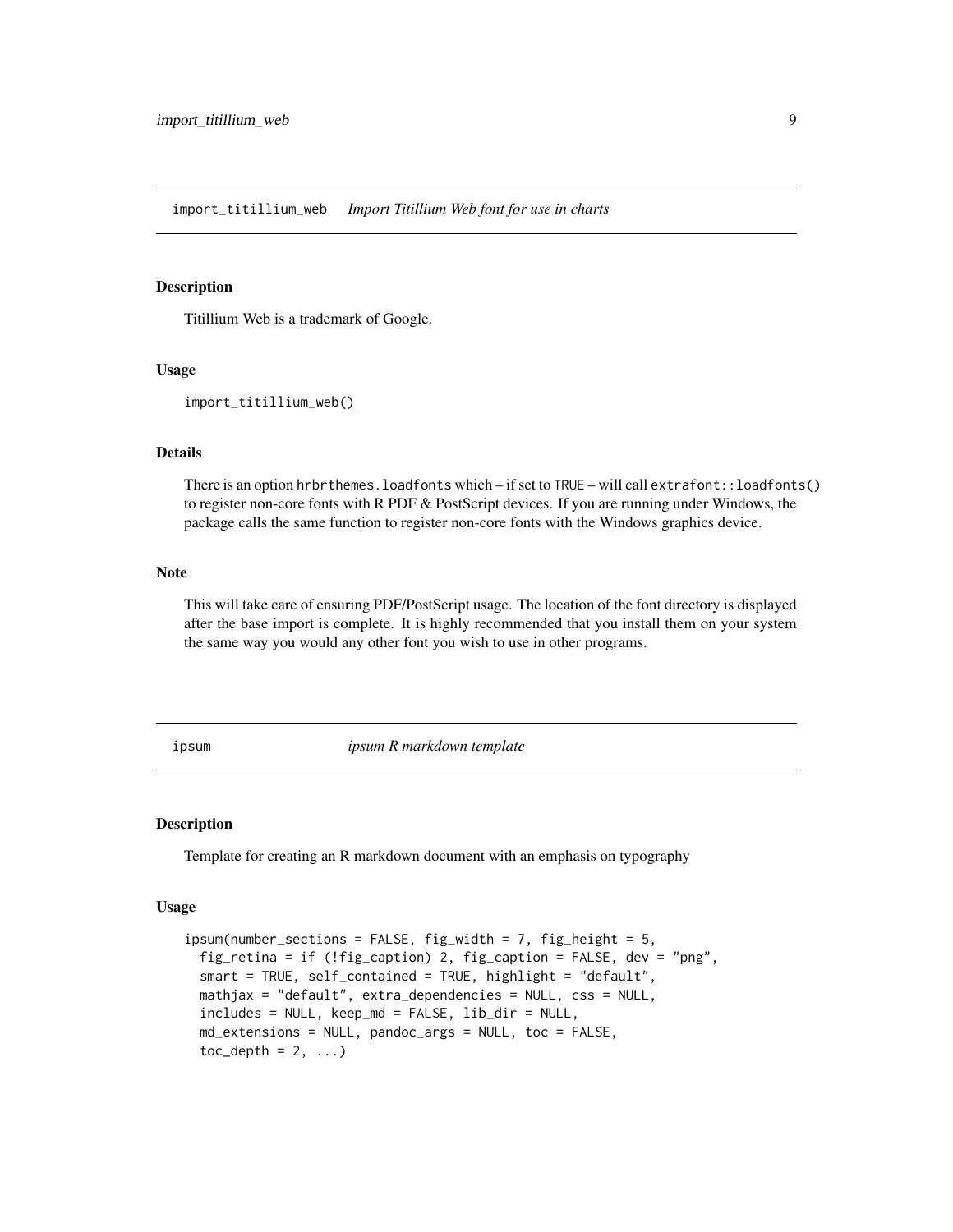10 ipsum and the set of the set of the set of the set of the set of the set of the set of the set of the set of the set of the set of the set of the set of the set of the set of the set of the set of the set of the set of

# Arguments

| number_sections     |                                                                                                                                                                                                                                                                                                                             |  |
|---------------------|-----------------------------------------------------------------------------------------------------------------------------------------------------------------------------------------------------------------------------------------------------------------------------------------------------------------------------|--|
|                     | TRUE to number section headings                                                                                                                                                                                                                                                                                             |  |
| fig_width           | Default width (in inches) for figures                                                                                                                                                                                                                                                                                       |  |
| fig_height          | Default width (in inches) for figures                                                                                                                                                                                                                                                                                       |  |
| fig_retina          | Scaling to perform for retina displays (defaults to 2, which currently works for<br>all widely used retina displays). Set to NULL to prevent retina scaling. Note that<br>this will always be NULL when keep_md is specified (this is because fig_retina<br>relies on outputting HTML directly into the markdown document). |  |
| fig_caption         | TRUE to render figures with captions                                                                                                                                                                                                                                                                                        |  |
| dev                 | Graphics device to use for figure output (defaults to png)                                                                                                                                                                                                                                                                  |  |
| smart               | Produce typographically correct output, converting straight quotes to curly quotes,<br>— to em-dashes, – to en-dashes, and  to ellipses.                                                                                                                                                                                    |  |
|                     | self_contained Produce a standalone HTML file with no external dependencies, using data:<br>URIs to incorporate the contents of linked scripts, stylesheets, images, and<br>videos. Note that even for self contained documents MathJax is still loaded<br>externally (this is necessary because of its size).              |  |
| highlight           | Syntax highlighting style. Supported styles include "default", "tango", "pyg-<br>ments", "kate", "monochrome", "espresso", "zenburn", "haddock", and "text-<br>mate". Pass NULL to prevent syntax highlighting.                                                                                                             |  |
| mathjax             | Include mathjax. The "default" option uses an https URL from a MathJax CDN.<br>The "local" option uses a local version of MathJax (which is copied into the out-<br>put directory). You can pass an alternate URL or pass NULL to exclude MathJax<br>entirely.                                                              |  |
| extra_dependencies, |                                                                                                                                                                                                                                                                                                                             |  |
|                     | Additional function arguments to pass to the base R Markdown HTML output<br>formatter                                                                                                                                                                                                                                       |  |
| <b>CSS</b>          | One or more css files to include                                                                                                                                                                                                                                                                                            |  |
| includes            | Named list of additional content to include within the document (typically cre-<br>ated using the includes function).                                                                                                                                                                                                       |  |
| keep_md             | Keep the markdown file generated by knitting.                                                                                                                                                                                                                                                                               |  |
| lib_dir             | Directory to copy dependent HTML libraries (e.g. jquery, bootstrap, etc.) into.<br>By default this will be the name of the document with _files appended to it.                                                                                                                                                             |  |
| md_extensions       | Markdown extensions to be added or removed from the default definition or R<br>Markdown. See the rmarkdown_format for additional details.                                                                                                                                                                                   |  |
| pandoc_args         | Additional command line options to pass to pandoc                                                                                                                                                                                                                                                                           |  |
| toc, toc_depth      | TOC params                                                                                                                                                                                                                                                                                                                  |  |

<span id="page-9-0"></span>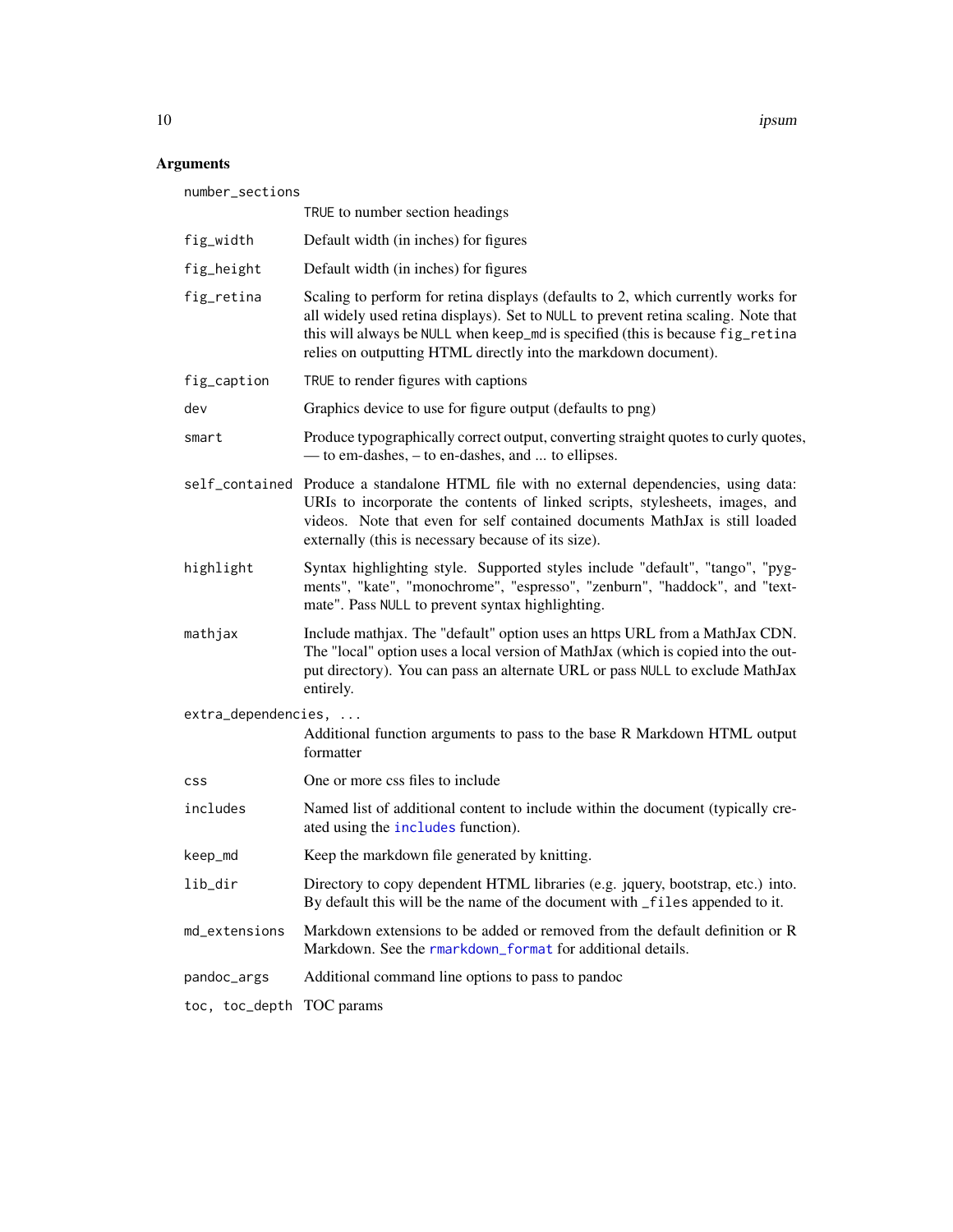<span id="page-10-0"></span>

A muted, qualitative color palette

# Usage

ipsum\_pal()

# Examples

library(scales) scales::show\_col(ipsum\_pal()(9))

ipsum\_pdf *ipsum R markdown template for PDF output*

# Description

Template for creating an R markdown documents with an emphasis on typography

#### Usage

ipsum\_pdf(...)

#### Arguments

... Arguments to rmarkdown::pdf\_document

#### Value

R Markdown output format to pass to [render](#page-0-0)

modern\_geom\_defaults *Change geom defaults from black to white for the modern theme*

# Description

Change geom defaults from black to white for the modern theme

# Usage

modern\_geom\_defaults()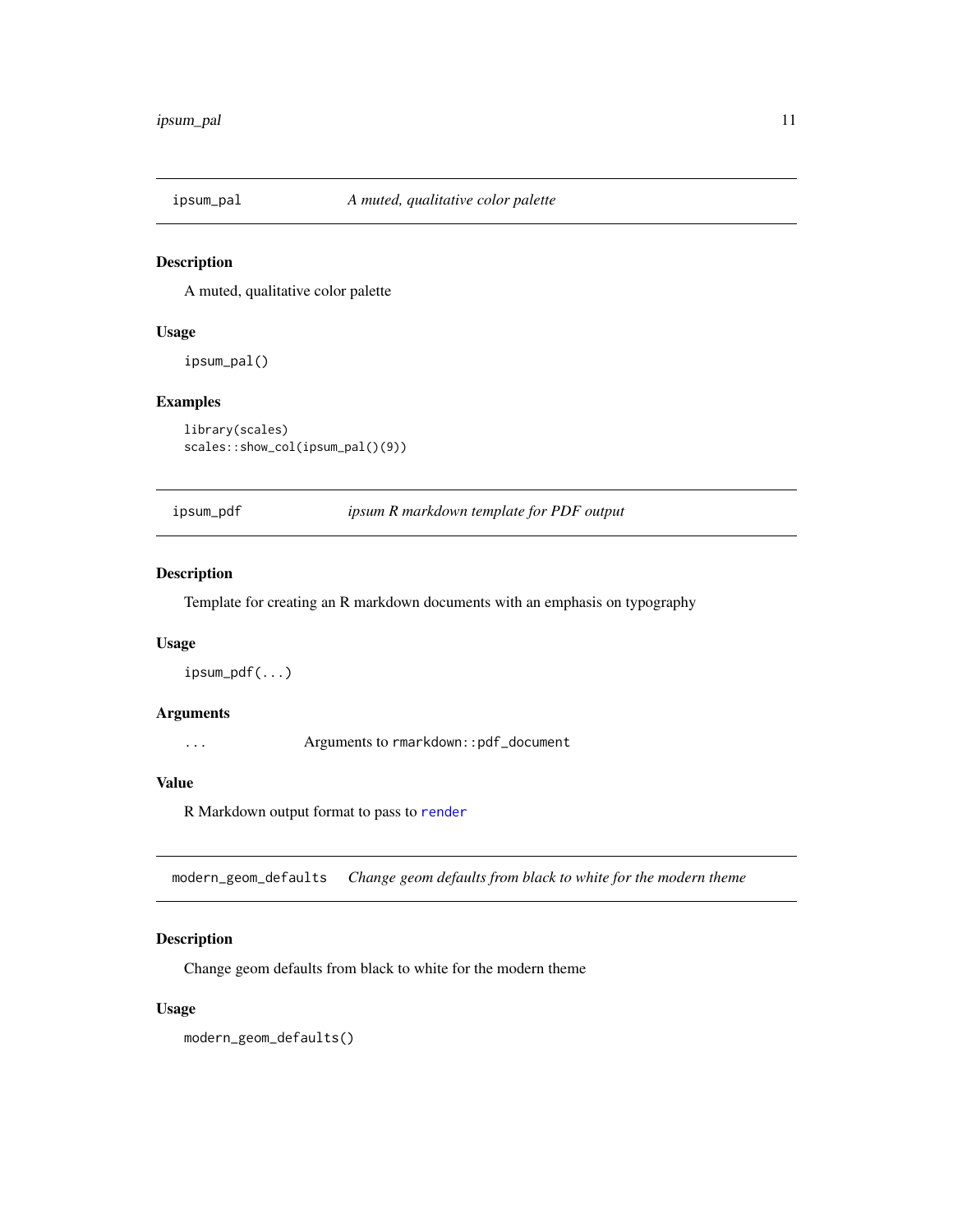<span id="page-11-0"></span>

See [ft\\_pal](ft_pal).

#### Usage

```
scale_colour_ft(...)
```
scale\_color\_ft(...)

scale\_fill\_ft(...)

## Arguments

... Arguments passed on to ggplot2::discrete\_scale

aesthetics The names of the aesthetics that this scale works with

scale name The name of the scale

- palette A palette function that when called with a single integer argument (the number of levels in the scale) returns the values that they should take.
- name The name of the scale. Used as the axis or legend title. If waiver(), the default, the name of the scale is taken from the first mapping used for that aesthetic. If NULL, the legend title will be omitted.

#### breaks One of:

- NULL for no breaks
- waiver() for the default breaks computed by the transformation object
- A character vector of breaks
- A function that takes the limits as input and returns breaks as output

labels One of:

- NULL for no labels
- waiver() for the default labels computed by the transformation object
- A character vector giving labels (must be same length as breaks)
- A function that takes the breaks as input and returns labels as output
- limits A character vector that defines possible values of the scale and their order.
- na.translate Unlike continuous scales, discrete scales can easily show missing values, and do so by default. If you want to remove missing values from a discrete scale, specify na.translate = FALSE.
- na.value If na.translate = TRUE, what value aesthetic value should missing be displayed as? Does not apply to position scales where NA is always placed at the far right.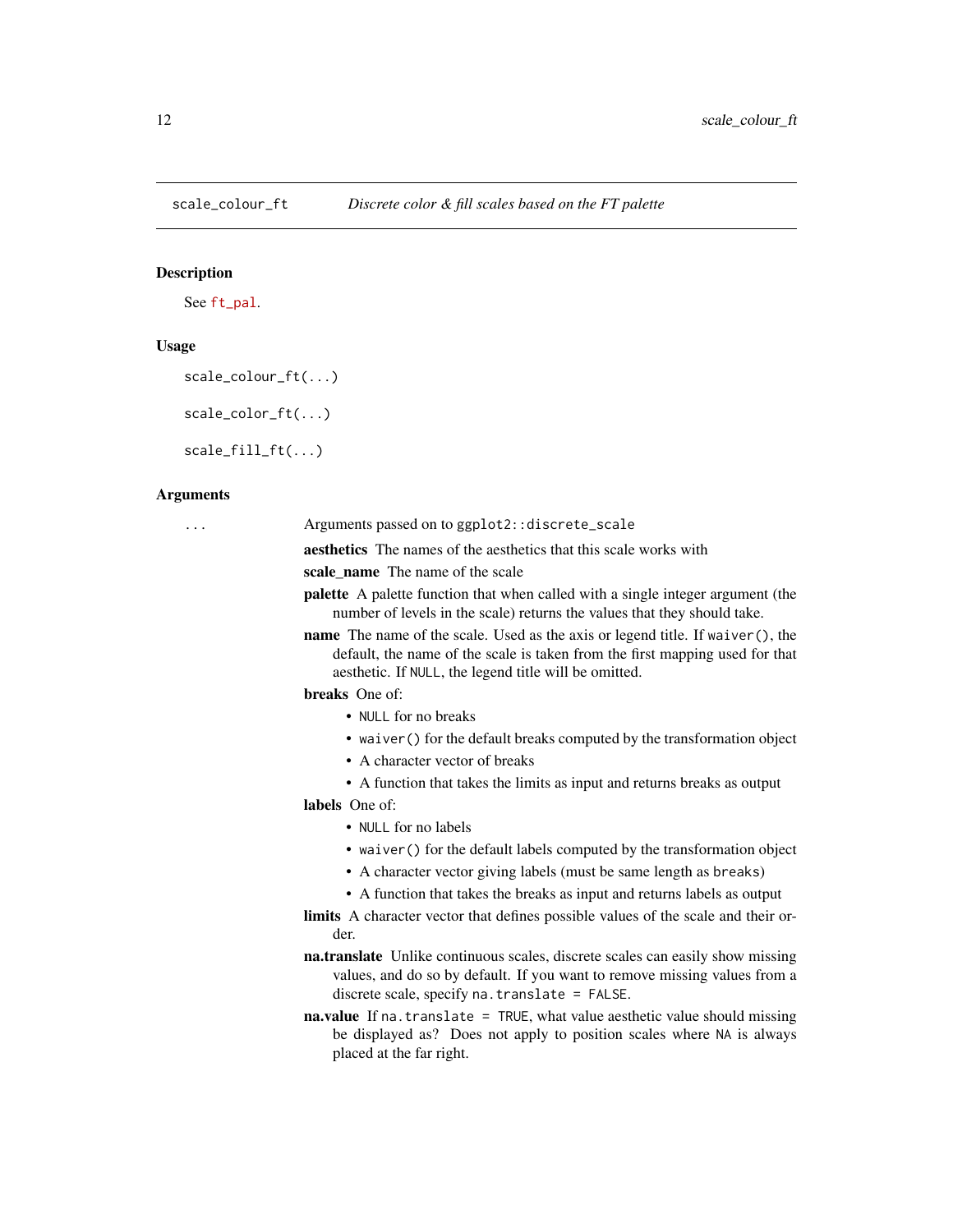<span id="page-12-0"></span>drop Should unused factor levels be omitted from the scale? The default, TRUE, uses the levels that appear in the data; FALSE uses all the levels in the factor. guide A function used to create a guide or its name. See [guides\(\)](#page-0-0) for more info.

super The super class to use for the constructed scale

scale\_colour\_ipsum *Discrete color & fill scales based on the ipsum palette*

#### Description

See [ipsum\\_pal](ipsum_pal).

#### Usage

```
scale_colour_ipsum(...)
```
scale\_color\_ipsum(...)

scale\_fill\_ipsum(...)

#### Arguments

... Arguments passed on to ggplot2::discrete\_scale aesthetics The names of the aesthetics that this scale works with scale\_name The name of the scale palette A palette function that when called with a single integer argument (the number of levels in the scale) returns the values that they should take. name The name of the scale. Used as the axis or legend title. If waiver(), the default, the name of the scale is taken from the first mapping used for that aesthetic. If NULL, the legend title will be omitted. breaks One of: • NULL for no breaks • waiver() for the default breaks computed by the transformation object • A character vector of breaks • A function that takes the limits as input and returns breaks as output labels One of: • NULL for no labels • waiver() for the default labels computed by the transformation object • A character vector giving labels (must be same length as breaks) • A function that takes the breaks as input and returns labels as output limits A character vector that defines possible values of the scale and their order.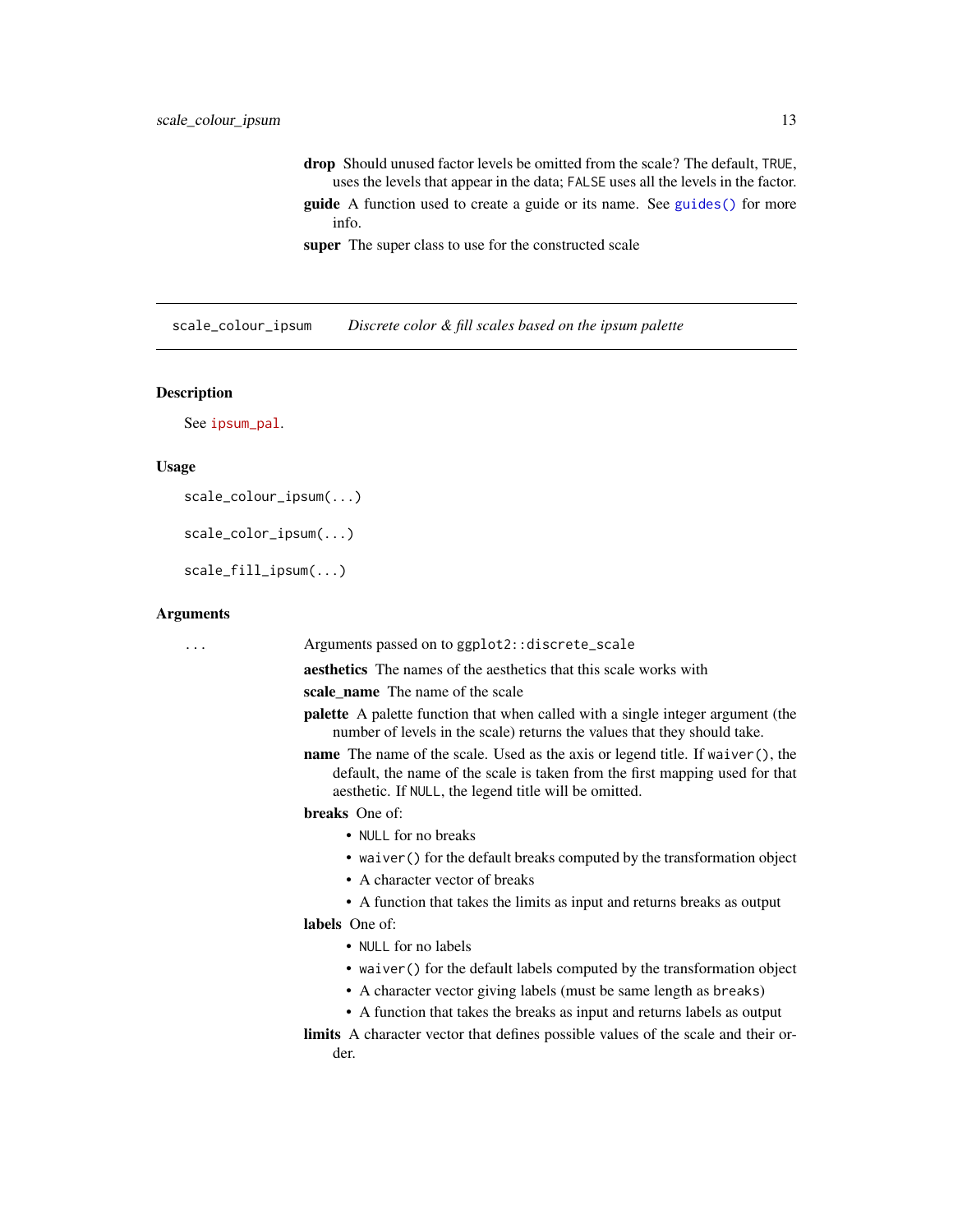<span id="page-13-0"></span>

|                 | na.translate Unlike continuous scales, discrete scales can easily show missing<br>values, and do so by default. If you want to remove missing values from a<br>discrete scale, specify $na$ . translate = FALSE.                                                          |
|-----------------|---------------------------------------------------------------------------------------------------------------------------------------------------------------------------------------------------------------------------------------------------------------------------|
|                 | <b>na.value</b> If na. translate = TRUE, what value aesthetic value should missing<br>be displayed as? Does not apply to position scales where NA is always<br>placed at the far right.                                                                                   |
|                 | <b>drop</b> Should unused factor levels be omitted from the scale? The default, TRUE,<br>uses the levels that appear in the data; FALSE uses all the levels in the factor.<br><b>guide</b> A function used to create a guide or its name. See guides () for more<br>info. |
|                 | <b>super</b> The super class to use for the constructed scale                                                                                                                                                                                                             |
| scale_x_percent | X & Y scales with opinionated pre-sets for percent & comma label                                                                                                                                                                                                          |

The comma ones set comma format for axis text and expand=c( $\theta$ , $\theta$ ) (you need to set limits).

*formats*

#### Usage

```
scale_x_percent(name = wavier(), breaks = waire(),minor_breaks = waiver(), labels = scales::percent, limits = NULL,
   expand = c(0.01, 0), oob = censor, na.value = NA\_real,
   trans = "identity", position = "bottom", sec.axis = waiver())
scale_y_percent(name = waire(), breaks = waire(),minor_breaks = waiver(), labels = scales::percent, limits = NULL,
   expand = c(0.01, 0), oob = censor, na.value = NA\_real,
   trans = "identity", position = "left", sec.axis = waiver())
scale_x_comma(name = waiver(), breaks = waiver(),
   minor_breaks = waiver(), labels = scales::comma, limits = NULL,
   expand = c(0.01, 0), oob = censor, na.value = NA\_real,
   trans = "identity", position = "bottom", sec.axis = waiver())
scale_y_{comm} = naive, b = \text{water} \cdot \text{water} \cdot \text{water} \cdot \text{water} \cdot \text{water} \cdot \text{water} \cdot \text{water} \cdot \text{water} \cdot \text{water} \cdot \text{water} \cdot \text{water} \cdot \text{water} \cdot \text{water} \cdot \text{water} \cdot \text{water} \cdot \text{water} \cdot \text{water} \cdot \text{water} \cdot \text{water} \cdot \text{water} \cdot \text{water} \cdot \text{water} \cdot \text{water} \cdot \text{water} \cdot \text{water} \cdot \text{water} \cdot \text{water} \cdot \text{water} \cdot \text{water} \cdot \text{water} \cdotminor_breaks = waiver(), labels = scales::comma, limits = NULL,
   expand = c(0.01, 0), oob = censor, na.value = NA\_real,
   trans = "identity", position = "left", sec.axis = waiver())
```
#### Arguments

name The name of the scale. Used as axis or legend title. If waiver(), the default, the name of the scale is taken from the first mapping used for that aesthetic. If NULL, the legend title will be omitted.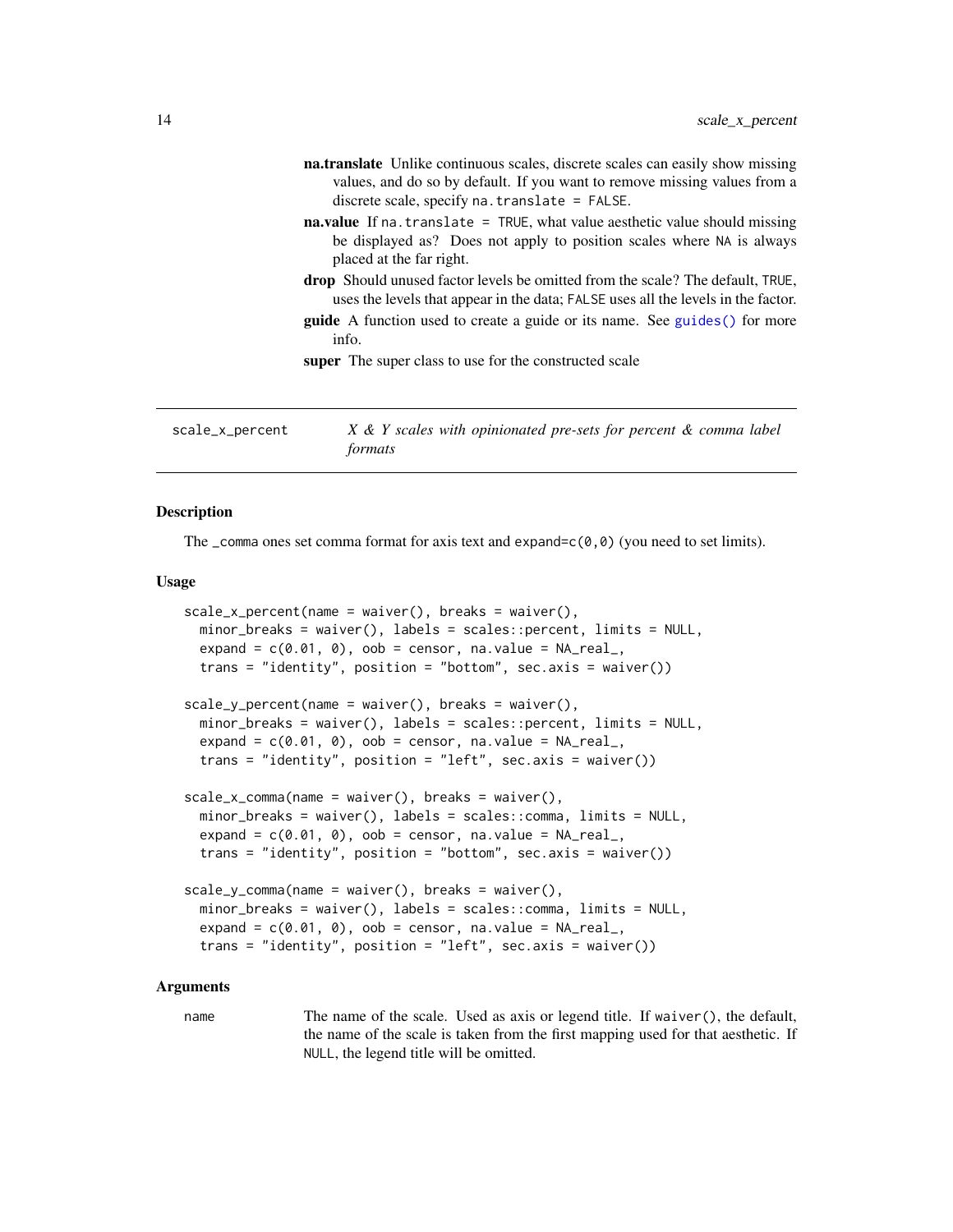| breaks       | One of:                                                                                                                                                                                                                                                        |
|--------------|----------------------------------------------------------------------------------------------------------------------------------------------------------------------------------------------------------------------------------------------------------------|
|              | • NULL for no breaks<br>• waiver () for the default breaks computed by the transformation object<br>• A numeric vector of positions                                                                                                                            |
|              | • A function that takes the limits as input and returns breaks as output                                                                                                                                                                                       |
| minor_breaks | One of:                                                                                                                                                                                                                                                        |
|              | • NULL for no minor breaks                                                                                                                                                                                                                                     |
|              | • waiver() for the default breaks (one minor break between each major<br>break)                                                                                                                                                                                |
|              | • A numeric vector of positions                                                                                                                                                                                                                                |
|              | • A function that given the limits returns a vector of minor breaks.                                                                                                                                                                                           |
| labels       | One of:                                                                                                                                                                                                                                                        |
|              | • NULL for no labels                                                                                                                                                                                                                                           |
|              | • waiver () for the default labels computed by the transformation object                                                                                                                                                                                       |
|              | • A character vector giving labels (must be same length as breaks)                                                                                                                                                                                             |
|              | • A function that takes the breaks as input and returns labels as output                                                                                                                                                                                       |
| limits       | A numeric vector of length two providing limits of the scale. Use NA to refer to<br>the existing minimum or maximum.                                                                                                                                           |
| expand       | same as in ggplot2                                                                                                                                                                                                                                             |
| oob          | Function that handles limits outside of the scale limits (out of bounds). The<br>default replaces out of bounds values with NA.                                                                                                                                |
| na.value     | If na. translate = TRUE, what value aesthetic value should missing be dis-<br>played as? Does not apply to position scales where NA is always placed at the<br>far right.                                                                                      |
| trans        | Either the name of a transformation object, or the object itself. Built-in trans-<br>formations include "asn", "atanh", "boxcox", "exp", "identity", "log", "log10",<br>"log1p", "log2", "logit", "probability", "probit", "reciprocal", "reverse" and "sqrt". |
| position     | The position of the axis. "left" or "right" for vertical scales, "top" or "bottom"<br>for horizontal scales                                                                                                                                                    |
| sec.axis     | specify a secondary axis                                                                                                                                                                                                                                       |

# Details

The \_percent ones set precent format for axis text and expand=c(0,0) (you need to set limits).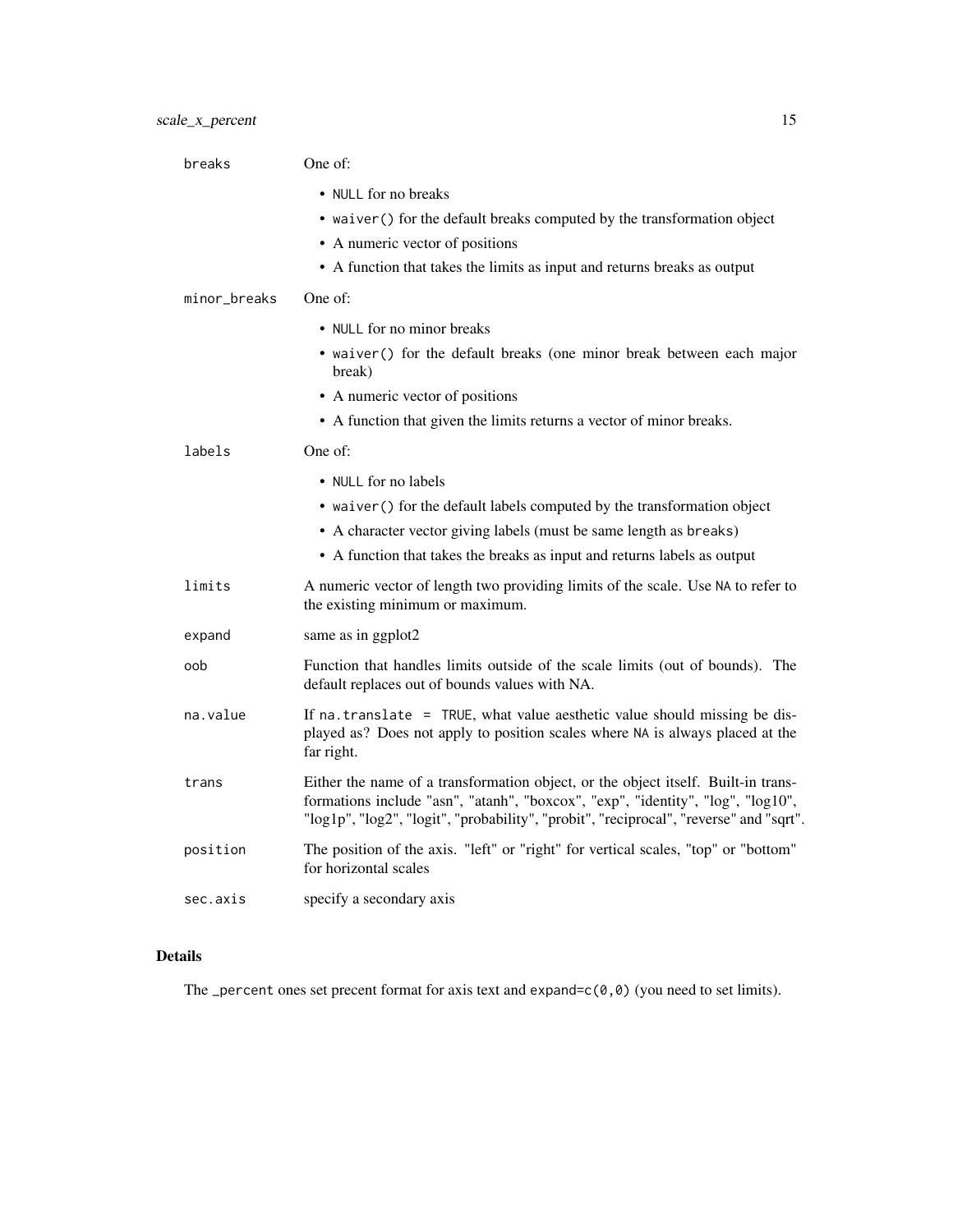<span id="page-15-0"></span>theme\_ft\_rc *A precise & pristine [ggplot2](#page-0-0) theme with opinionated defaults and an emphasis on typoghraphy*

## **Description**

You should [import\\_roboto\\_condensed](import_roboto_condensed) first and also install the fonts on your system before trying to use this theme.

#### Usage

```
theme_ft_rc(base_family = "Roboto Condensed", base_size = 11.5,
 plot_title_family = base_family, plot_title_size = 18,
 plot_title_face = "bold", plot_title_margin = 10,
 subtitle_family = if (.Platform$OS.type == "windows")
 "Roboto Condensed" else "Roboto Condensed Light", subtitle_size = 13,
 subtitle_face = "plain", subtitle_margin = 15,
 strip_text_family = base_family, strip_text_size = 12,
 strip_text_face = "plain", caption_family = if (.Platform$OS.type ==
 "windows") "Roboto Condensed" else "Roboto Condensed Light",
 caption_size = 9, caption_face = "plain", caption_margin = 10,
 axis_text_size = base_size, axis_title_family = base_family,
 axis_title_size = 9, axis_title_face = "plain",
 axis\_title\_just = "rt", plot_margin = margin(30, 30, 30, 30),
 grid = TRUE, axis = FALSE, ticks = FALSE)
theme_modern_rc(base_family = "Roboto Condensed", base_size = 11.5,
 plot_title_family = base_family, plot_title_size = 18,
 plot_title_face = "bold", plot_title_margin = 10,
 subtitle_family = if (.Platform$OS.type == "windows")
 "Roboto Condensed" else "Roboto Condensed Light", subtitle_size = 13,
 subtitle_face = "plain", subtitle_margin = 15,
 strip_text_family = base_family, strip_text_size = 12,
 strip_text_face = "plain", caption_family = if (.Platform$OS.type ==
 "windows") "Roboto Condensed" else "Roboto Condensed Light",
 caption_size = 9, caption_face = "plain", caption_margin = 10,
 axis_text_size = base_size, axis_title_family = base_family,
 axis_title_size = 9, axis_title_face = "plain",
 axis_title_just = "rt", plot_margin = margin(30, 30, 30, 30),
 grid = TRUE, axis = FALSE, ticks = FALSE)
theme_ipsum_rc(base_family = "Roboto Condensed", base_size = 11.5,
 plot_title_family = base_family, plot_title_size = 18,
 plot_title_face = "bold", plot_title_margin = 10,
 subtitle_family = if (.Platform$OS.type == "windows")
 "Roboto Condensed" else "Roboto Condensed Light", subtitle_size = 13,
 subtitle_face = "plain", subtitle_margin = 15,
```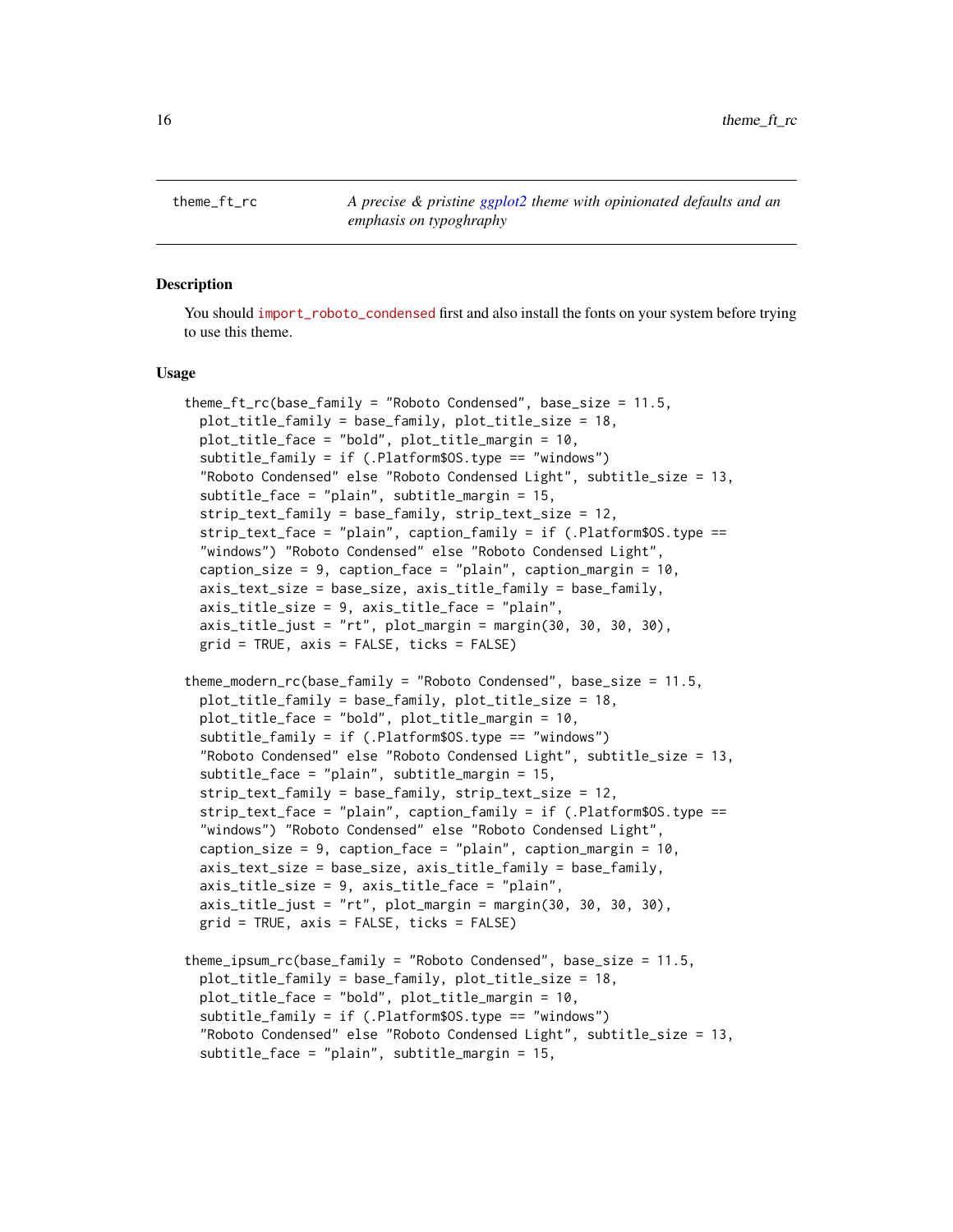```
strip_text_family = base_family, strip_text_size = 12,
strip_text_face = "plain", caption_family = if (.Platform$OS.type ==
"windows") "Roboto Condensed" else "Roboto Condensed Light",
caption_size = 9, caption_face = "plain", caption_margin = 10,
axis_text_size = base_size, axis_title_family = base_family,
axis_title_size = 9, axis_title_face = "plain",
axis_title_just = "rt", plot_margin = margin(30, 30, 30, 30),
grid_col = "#cccccc", grid = TRUE, axis_col = "#cccccc",
axis = FALSE, ticks = FALSE)
```
#### Arguments

| base_family, base_size |                                                                        |
|------------------------|------------------------------------------------------------------------|
|                        | base font family and size                                              |
|                        | plot_title_family, plot_title_face, plot_title_size, plot_title_margin |
|                        | plot tilte family, face, size and margin                               |
|                        | subtitle_family, subtitle_face, subtitle_size                          |
|                        | plot subtitle family, face and size                                    |
| subtitle_margin        |                                                                        |
|                        | plot subtitle margin bottom (single numeric value)                     |
|                        | strip_text_family, strip_text_face, strip_text_size                    |
|                        | facet label font family, face and size                                 |
|                        | caption_family, caption_face, caption_size, caption_margin             |
|                        | plot caption family, face, size and margin                             |
|                        | axis text size font size of axis text                                  |
|                        | axis_title_family, axis_title_face, axis_title_size                    |
|                        | axis title font family, face and size                                  |
| axis_title_just        |                                                                        |
|                        | axis title font justificationk one of [blmcrt]                         |
| plot_margin            | plot margin (specify with ggplot2::margin)                             |
| grid                   | panel grid (TRUE, FALSE, or a combination of X, x, Y, y)               |
| axis                   | add x or y axes? TRUE, FALSE, "xy"                                     |
| ticks                  | ticks if TRUE add ticks                                                |
| grid_col               | grid color                                                             |
| axis col               | axis color                                                             |

#### Details

There is an option hrbrthemes.loadfonts which – if set to TRUE – will call extrafont::loadfonts() to register non-core fonts with R PDF & PostScript devices. If you are running under Windows, the package calls the same function to register non-core fonts with the Windows graphics device.

#### Why Roboto Condensed?

It's free, has tolerable kerning pairs and multiple weights. It's also different than Arial Narrow and the fonts most folks use in ggplot2 charts.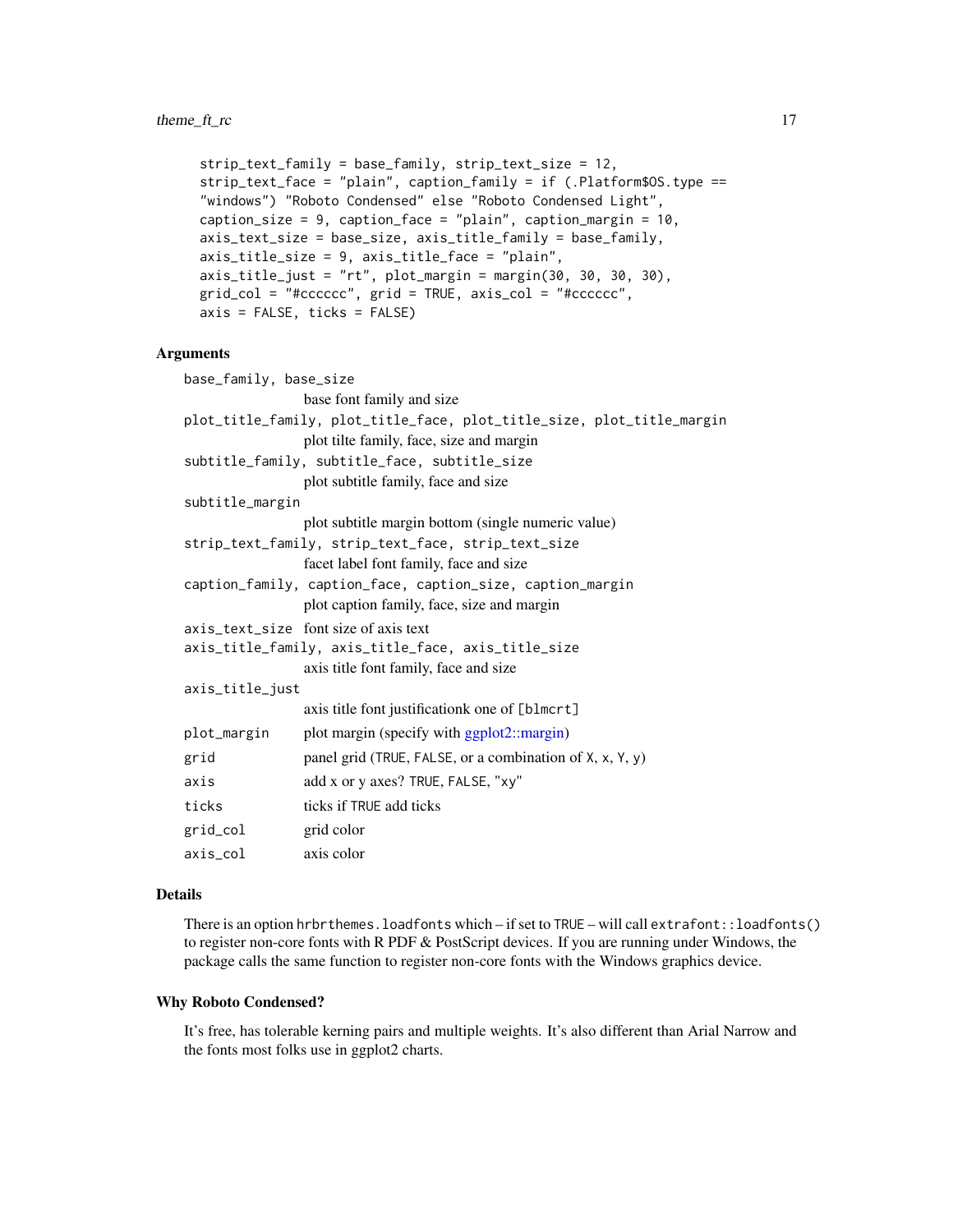#### Examples

```
## Not run:
library(ggplot2)
library(dplyr)
# seminal scatterplot
ggplot(mtcars, aes(mpg, wt)) +
 geom_point() +
 labs(x="Fuel effiiency (mpg)", y="Weight (tons)",
      title="Seminal ggplot2 scatterplot example",
      subtitle="A plot that is only useful for demonstration purposes",
      caption="Brought to you by the letter 'g'") +
 theme_ipsum_rc()
# seminal bar chart
# note: make this font_rc on Windows
update_geom_font_defaults(family=font_rc_light)
count(mpg, class) %>%
 ggplot(aes(class, n)) +
 geom_col() +
 geom_text(aes(label=n), nudge_y=3) +
 labs(x="Fuel effiiency (mpg)", y="Weight (tons)",
      title="Seminal ggplot2 bar chart example",
      subtitle="A plot that is only useful for demonstration purposes",
      caption="Brought to you by the letter 'g'") +
 theme_ipsum_rc(grid="Y") +
  theme(axis.text.y=element_blank())
```
## End(Not run)

theme\_ipsum *A precise & pristine [ggplot2](#page-0-0) theme with opinionated defaults and an emphasis on typography*

#### **Description**

Also has a "dark" / "modern" version for the new RStudio theme

#### Usage

```
theme_ipsum(base_family = "Arial Narrow", base_size = 11.5,
 plot_title_family = base_family, plot_title_size = 18,
 plot_title_face = "bold", plot_title_margin = 10,
 subtitle_family = base_family, subtitle_size = 12,
 subtitle_face = "plain", subtitle_margin = 15,
 strip_text_family = base_family, strip_text_size = 12,
 strip_text_face = "plain", caption_family = base_family,
```
<span id="page-17-0"></span>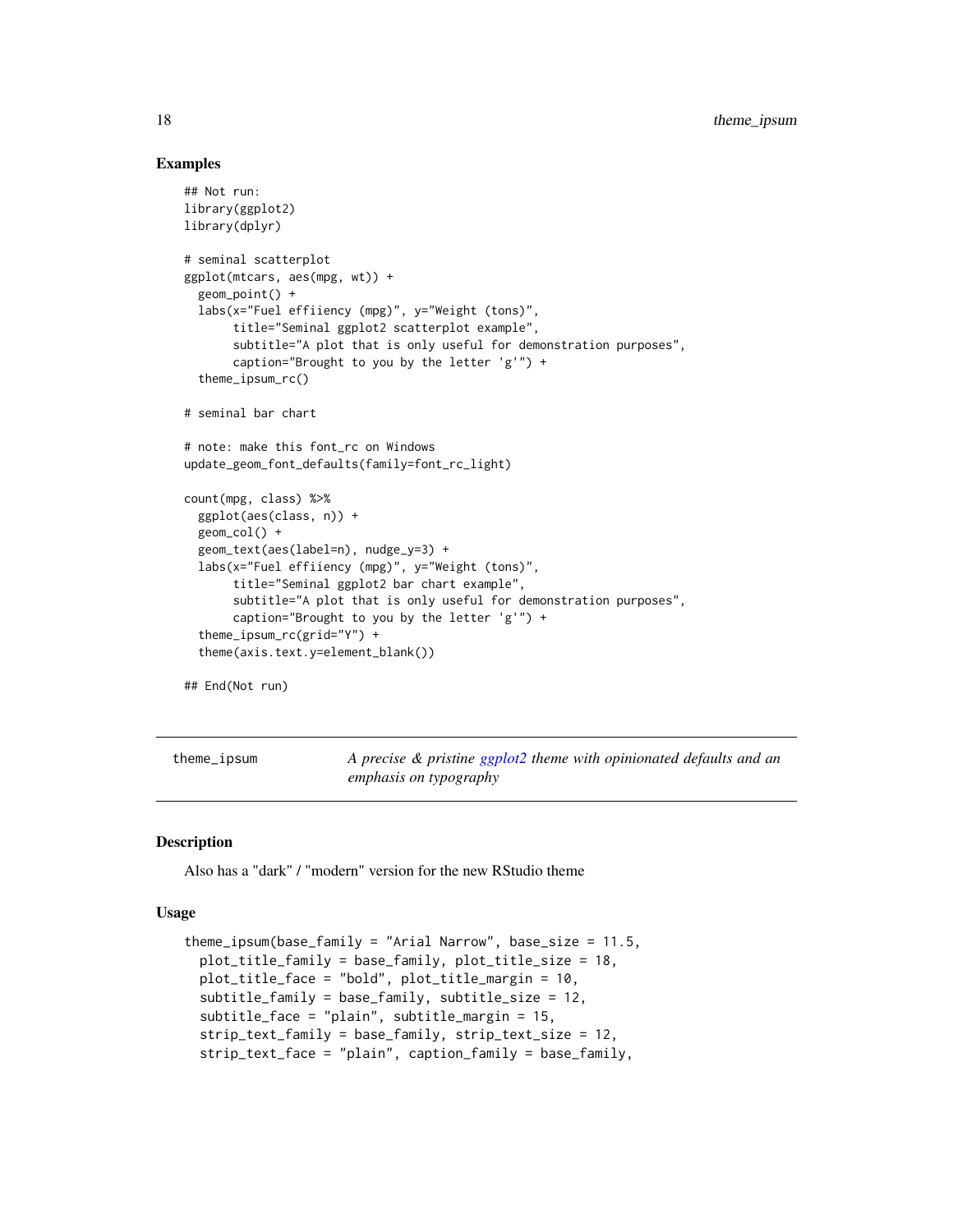```
caption_size = 9, caption_face = "italic", caption_margin = 10,
axis_text_size = base_size, axis_title_family = subtitle_family,
axis_title_size = 9, axis_title_face = "plain",
axis_title_just = "rt", plot_margin = margin(30, 30, 30, 30),
grid_col = "#cccccc", grid = TRUE, axis_col = "#cccccc",
axis = FALSE, ticks = FALSE)
```
#### Arguments

| base_family, base_size                              |                                                                                                                   |
|-----------------------------------------------------|-------------------------------------------------------------------------------------------------------------------|
|                                                     | base font family and size                                                                                         |
|                                                     | plot_title_family, plot_title_face, plot_title_size, plot_title_margin<br>plot title family, face, size and margi |
|                                                     | subtitle_family, subtitle_face, subtitle_size<br>plot subtitle family, face and size                              |
| subtitle_margin                                     |                                                                                                                   |
|                                                     | plot subtitle margin bottom (single numeric value)                                                                |
|                                                     | strip_text_family, strip_text_face, strip_text_size<br>facet label font family, face and size                     |
|                                                     | caption_family, caption_face, caption_size, caption_margin<br>plot caption family, face, size and margin          |
|                                                     | axis_text_size font size of axis text                                                                             |
| axis_title_family, axis_title_face, axis_title_size |                                                                                                                   |
|                                                     | axis title font family, face and size                                                                             |
| axis_title_just                                     |                                                                                                                   |
|                                                     | axis title font justification, one of [blmcrt]                                                                    |
|                                                     | plot_margin plot margin (specify with ggplot2::margin())                                                          |
| grid_col, axis_col                                  |                                                                                                                   |
|                                                     | grid $\&$ axis colors; both default to #cccccc                                                                    |
| grid                                                | panel grid (TRUE, FALSE, or a combination of X, x, Y, y)                                                          |
| axis                                                | add x or y axes? TRUE, FALSE, "xy"                                                                                |
| ticks                                               | ticks if TRUE add ticks                                                                                           |

# Why Arial Narrow?

First and foremost, Arial Narrow is generally installed by default or readily available on any modern system, so it's "free"-ish; plus, it is a condensed font with solid default kerning pairs and geometric numbers.

# Building upon theme\_ipsum

The function is setup in such a way that you can customize your own one by just wrapping the call and changing the parameters. See source for examples.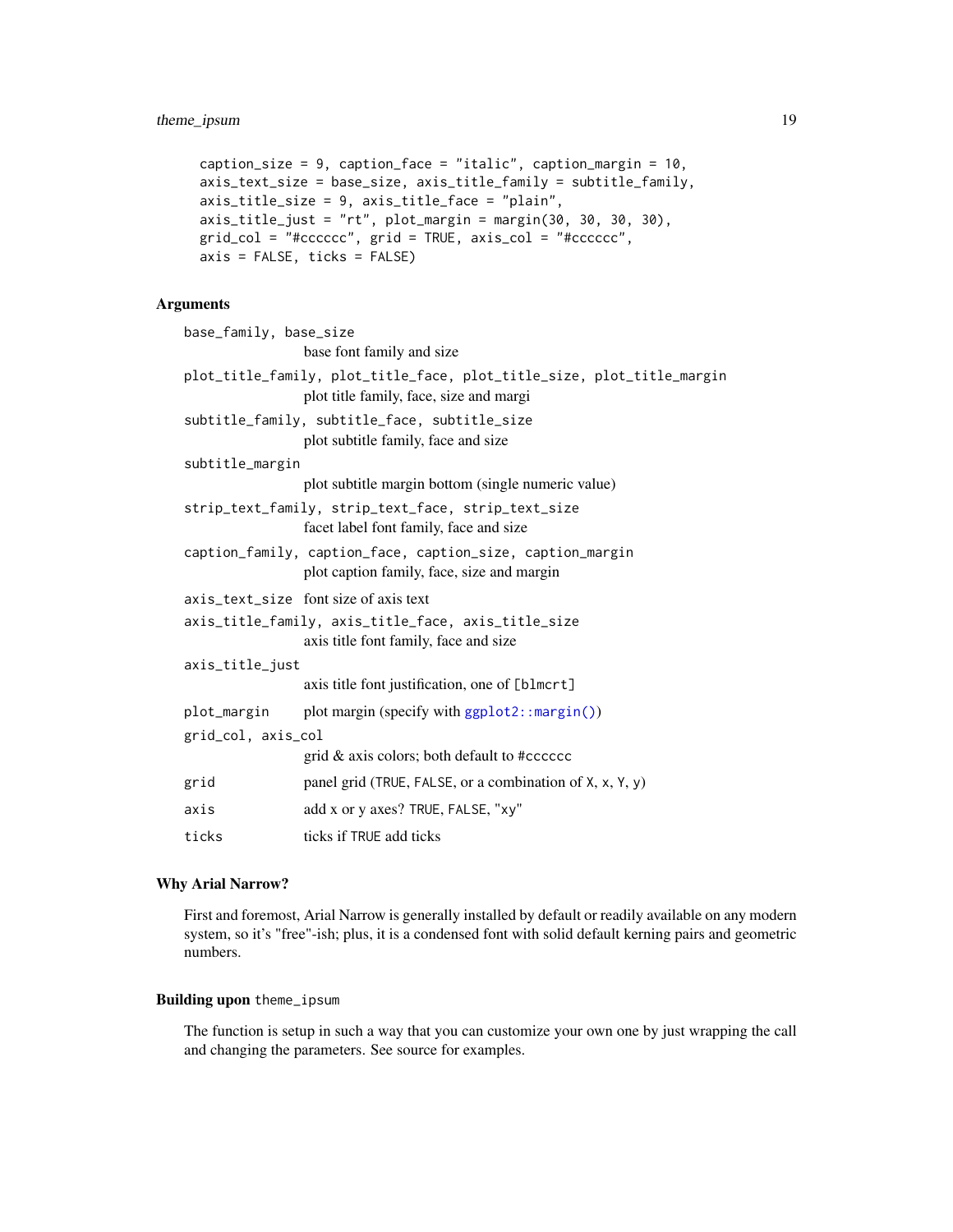#### <span id="page-19-0"></span>**Gotchas**

There are distinctions between font names and various devices. Names that work for display graphics devices and bitmap ones such as png may not work well for PostScript or PDF ones. You may need two versions of a font-based theme function for them to work in a particular situation. This situation usually only arises when using a newer font with many weights but somewhat irregular internal font name patterns.

There is an option hrbrthemes.loadfonts which – if set to TRUE – will call extrafont::loadfonts() to register non-core fonts with R PDF & PostScript devices. If you are running under Windows, the package calls the same function to register non-core fonts with the Windows graphics device.

#### Examples

```
## Not run:
library(ggplot2)
library(dplyr)
# seminal scatterplot
ggplot(mtcars, aes(mpg, wt)) +
 geom_point() +
 labs(x="Fuel effiiency (mpg)", y="Weight (tons)",
      title="Seminal ggplot2 scatterplot example",
      subtitle="A plot that is only useful for demonstration purposes",
      caption="Brought to you by the letter 'g'") +
  theme_ipsum()
# seminal bar chart
update_geom_font_defaults()
count(mpg, class) %>%
 ggplot(aes(class, n)) +
 geom_col() +
 geom_text(aes(label=n), nudge_y=3) +
 labs(x="Fuel efficiency (mpg)", y="Weight (tons)",
      title="Seminal ggplot2 bar chart example",
      subtitle="A plot that is only useful for demonstration purposes",
      caption="Brought to you by the letter 'g'") +
  theme_ipsum(grid="Y") +
  theme(axis.text.y=element_blank())
## End(Not run)
```
theme\_ipsum\_ps *A precise & pristine [ggplot2](#page-0-0) theme with opinionated defaults and an emphasis on typoghraphy*

#### **Description**

You should [import\\_plex\\_sans](import_plex_sans) first and also install the fonts on your system before trying to use this theme.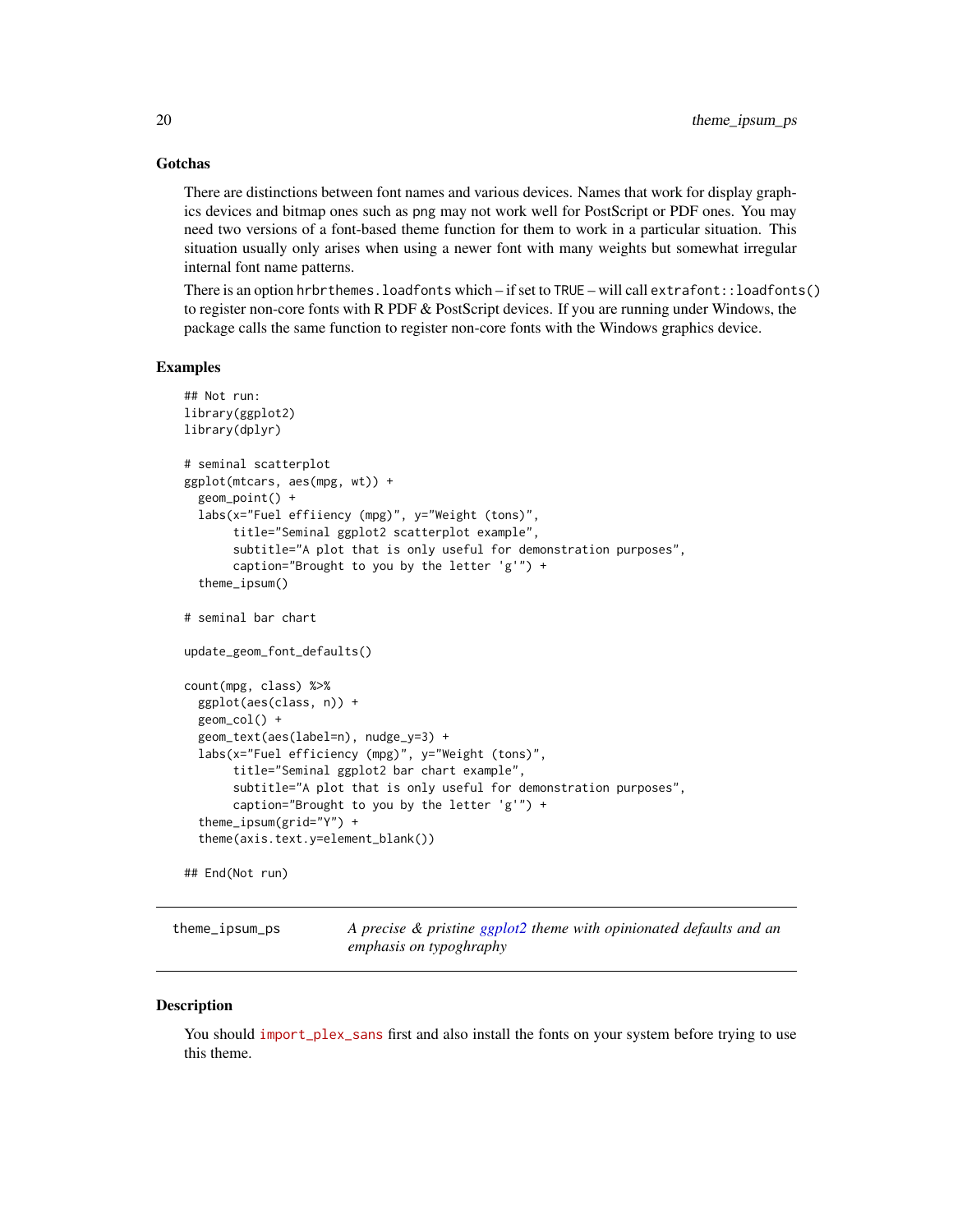#### <span id="page-20-0"></span>Usage

```
theme_ipsum_ps(base_family = "IBMPlexSans", base_size = 11.5,
 plot_title_family = "IBMPlexSans-Bold", plot_title_size = 18,
 plot_title_face = "plain", plot_title_margin = 10,
  subtitle_family = if (.Platform$OS.type == "windows") "IBMPlexSans"
  else "IBMPlexSans-Light", subtitle_size = 13,
  subtitle_face = "plain", subtitle_margin = 15,
  strip_text_family = "IBMPlexSans-Medium", strip_text_size = 12,
  strip_text_face = "plain", caption_family = if (.Platform$OS.type ==
  "windows") "IBMPlexSans" else "IBMPlexSans-Thin", caption_size = 9,
  caption_face = "plain", caption_margin = 10, axis_text_size = 9,
  axis_title_family = base_family, axis_title_size = 9,
  axis_title_face = "plain", axis_title_just = "rt",
 plot_margin = margin(30, 30, 30, 30), grid_col = "tcccccc",grid = TRUE, axis_col = "#cccccc", axis = FALSE, ticks = FALSE)
```
# Arguments

| base_family, base_size                                                 |                                                          |  |
|------------------------------------------------------------------------|----------------------------------------------------------|--|
|                                                                        | base font family and size                                |  |
| plot_title_family, plot_title_face, plot_title_size, plot_title_margin |                                                          |  |
|                                                                        | plot tilte family, face, size and margin                 |  |
| subtitle_family, subtitle_face, subtitle_size                          |                                                          |  |
|                                                                        | plot subtitle family, face and size                      |  |
| subtitle_margin                                                        |                                                          |  |
|                                                                        | plot subtitle margin bottom (single numeric value)       |  |
|                                                                        | strip_text_family, strip_text_face, strip_text_size      |  |
|                                                                        | facet label font family, face and size                   |  |
| caption_family, caption_face, caption_size, caption_margin             |                                                          |  |
|                                                                        | plot caption family, face, size and margin               |  |
|                                                                        | axis_text_size font size of axis text                    |  |
| axis_title_family, axis_title_face, axis_title_size                    |                                                          |  |
|                                                                        | axis title font family, face and size                    |  |
| axis_title_just                                                        |                                                          |  |
|                                                                        | axis title font justificationk one of [blmcrt]           |  |
| plot_margin                                                            | plot margin (specify with ggplot2::margin)               |  |
| grid_col                                                               | grid color                                               |  |
| grid                                                                   | panel grid (TRUE, FALSE, or a combination of X, x, Y, y) |  |
| axis_col                                                               | axis color                                               |  |
| axis                                                                   | add x or y axes? TRUE, FALSE, "xy"                       |  |
| ticks                                                                  | ticks if TRUE add ticks                                  |  |

# Details

There is an option hrbrthemes.loadfonts which – if set to TRUE – will call extrafont::loadfonts() to register non-core fonts with R PDF & PostScript devices. If you are running under Windows, the package calls the same function to register non-core fonts with the Windows graphics device.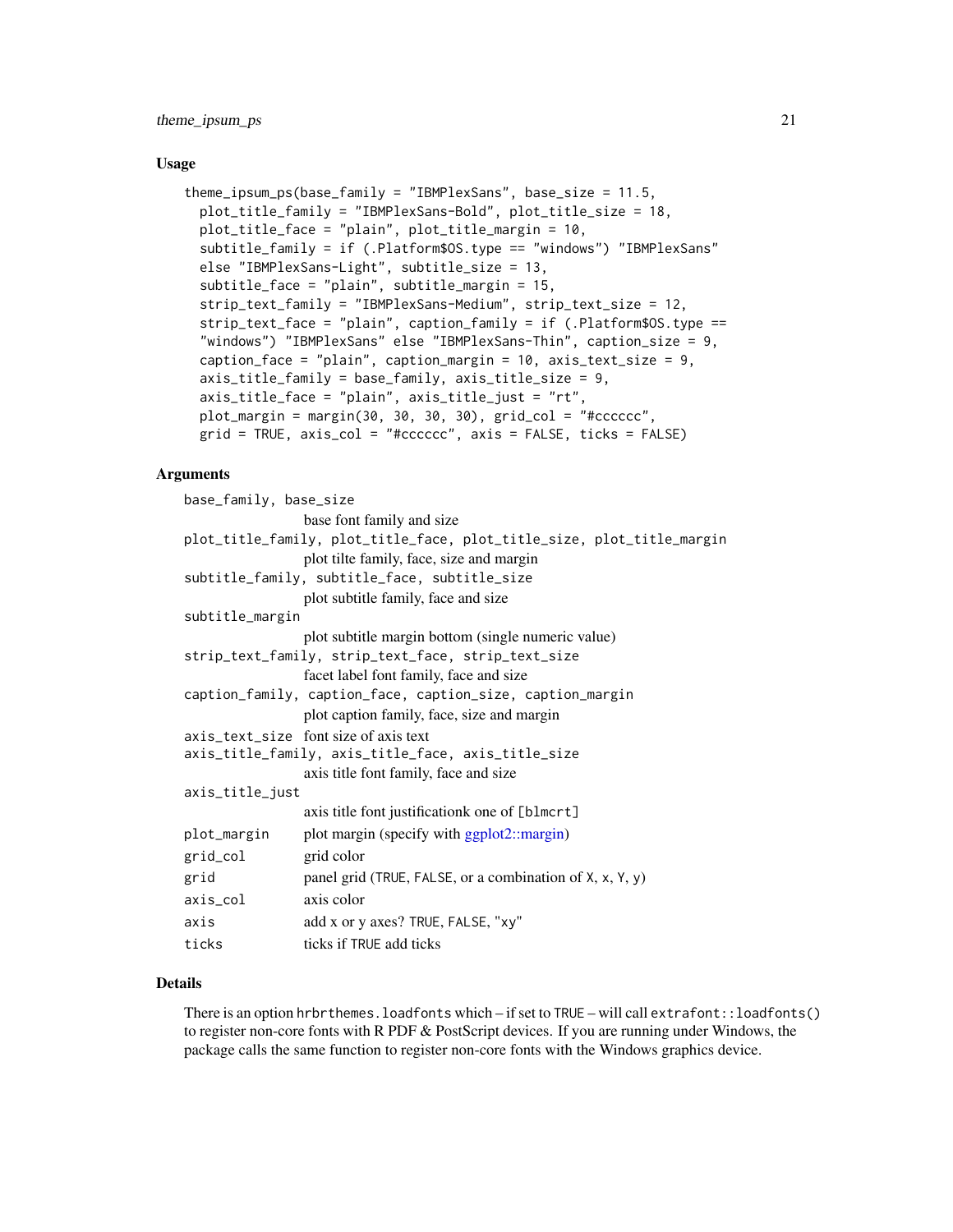# <span id="page-21-0"></span>Why IBM Plex Sans?

It's free, has tolerable kerning pairs and multiple weights. It's also different "not Helvetica".

#### Examples

```
## Not run:
library(ggplot2)
library(dplyr)
# seminal scatterplot
ggplot(mtcars, aes(mpg, wt)) +
  geom_point() +
  labs(x="Fuel effiiency (mpg)", y="Weight (tons)",
       title="Seminal ggplot2 scatterplot example",
       subtitle="A plot that is only useful for demonstration purposes",
       caption="Brought to you by the letter 'g'") +
  theme_ipsum_rc()
# seminal bar chart
# note: make this font_rc on Windows
update_geom_font_defaults(family=font_rc_light)
count(mpg, class) %>%
  ggplot(aes(class, n)) +
  geom_col() +
  geom_text(aes(label=n), nudge_y=3) +
  labs(x="Fuel effiiency (mpg)", y="Weight (tons)",
       title="Seminal ggplot2 bar chart example",
       subtitle="A plot that is only useful for demonstration purposes",
       caption="Brought to you by the letter 'g'") +
  theme_ipsum_rc(grid="Y") +
  theme(axis.text.y=element_blank())
## End(Not run)
```

| theme_ipsum_tw | A precise & pristine ggplot2 theme with opinionated defaults and an |
|----------------|---------------------------------------------------------------------|
|                | emphasis on typoghraphy                                             |

# Description

You should [import\\_titillium\\_web](import_titillium_web) first and also install the fonts on your system before trying to use this theme.

#### Usage

```
theme_ipsum_tw(base_family = "Titillium Web", base_size = 10.5,
 plot_title_family = if (.Platform$OS.type == "windows") "Titillium Web"
```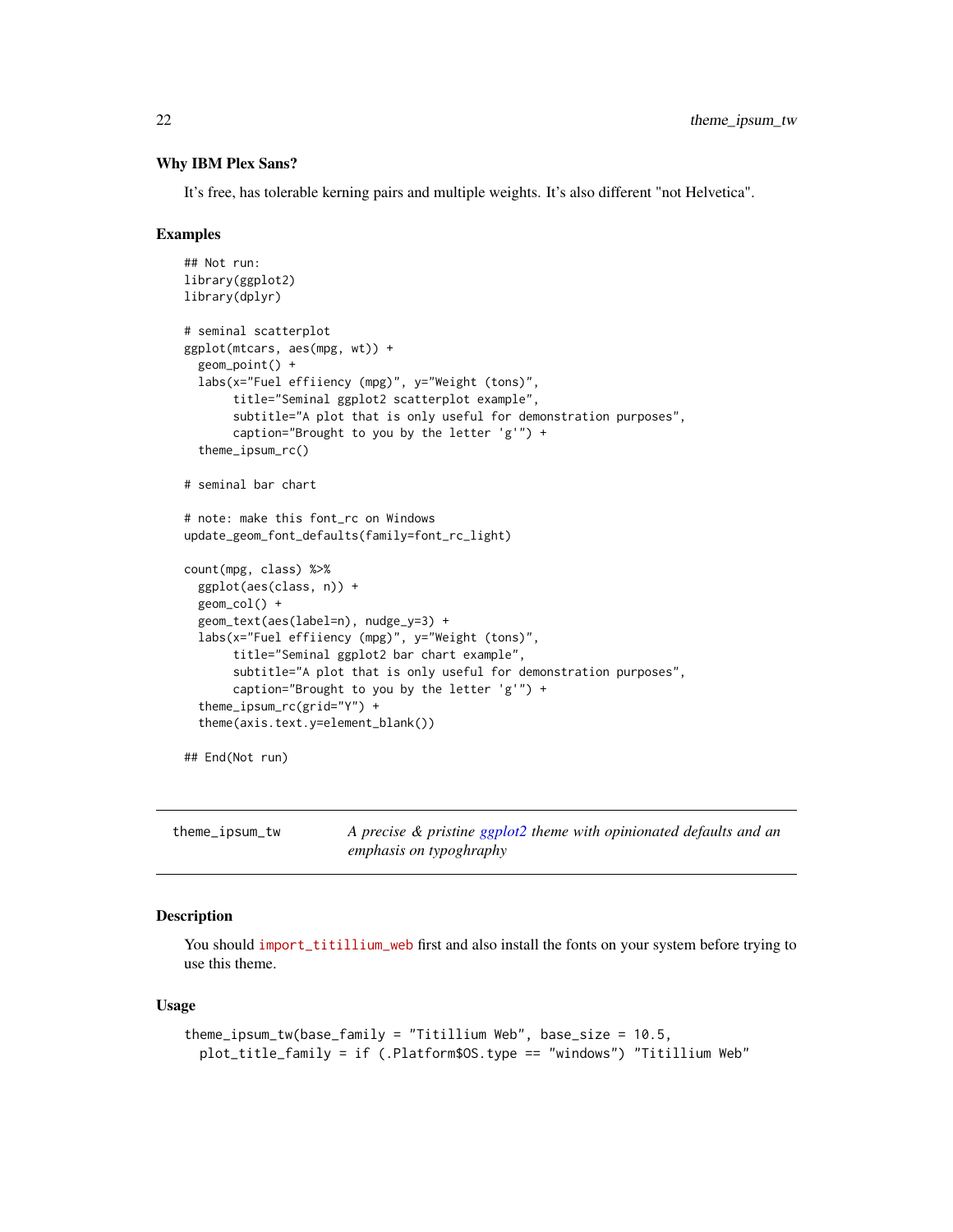```
else "Titillium Web Bold", plot_title_size = 18,
plot_title_face = "bold", plot_title_margin = 10,
subtitle_family = if (.Platform$OS.type == "windows") "Titillium Web"
else "Titillium Web Light", subtitle_size = 13,
subtitle_face = "plain", subtitle_margin = 15,
strip_text_family = base_family, strip_text_size = 12,
strip_text_face = "plain", caption_family = if (.Platform$OS.type ==
"windows") "Titillium Web" else "Titillium Web Light",
caption_size = 9, caption_face = "plain", caption_margin = 10,
axis_text_size = base_size, axis_title_family = base_family,
axis_title_size = 9, axis_title_face = "plain",
axis_title_just = "rt", plot_margin = margin(30, 30, 30, 30),
grid_col = "#cccccc", grid = TRUE, axis_col = "#cccccc",
axis = FALSE, ticks = FALSE)
```
#### Arguments

| base_family, base_size                              |                                                                                                                    |
|-----------------------------------------------------|--------------------------------------------------------------------------------------------------------------------|
|                                                     | base font family and size                                                                                          |
|                                                     | plot_title_family, plot_title_face, plot_title_size, plot_title_margin<br>plot tilte family, face, size and margin |
|                                                     | subtitle_family, subtitle_face, subtitle_size                                                                      |
|                                                     | plot subtitle family, face and size                                                                                |
| subtitle_margin                                     |                                                                                                                    |
|                                                     | plot subtitle margin bottom (single numeric value)                                                                 |
|                                                     | strip_text_family, strip_text_face, strip_text_size                                                                |
|                                                     | facet label font family, face and size                                                                             |
|                                                     | caption_family, caption_face, caption_size, caption_margin<br>plot caption family, face, size and margin           |
|                                                     | axis text size font size of axis text                                                                              |
| axis_title_family, axis_title_face, axis_title_size |                                                                                                                    |
|                                                     | axis title font family, face and size                                                                              |
| axis_title_just                                     |                                                                                                                    |
|                                                     | axis title font justificationk one of [blmcrt]                                                                     |
| plot_margin                                         | plot margin (specify with ggplot2::margin)                                                                         |
| grid_col                                            | grid color                                                                                                         |
| grid                                                | panel grid (TRUE, FALSE, or a combination of X, x, Y, y)                                                           |
| axis_col                                            | axis color                                                                                                         |
| axis                                                | add x or y axes? TRUE, FALSE, "xy"                                                                                 |
| ticks                                               | ticks if TRUE add ticks                                                                                            |
|                                                     |                                                                                                                    |

# Details

There is an option hrbrthemes.loadfonts which – if set to TRUE – will call extrafont::loadfonts() to register non-core fonts with R PDF & PostScript devices. If you are running under Windows, the package calls the same function to register non-core fonts with the Windows graphics device.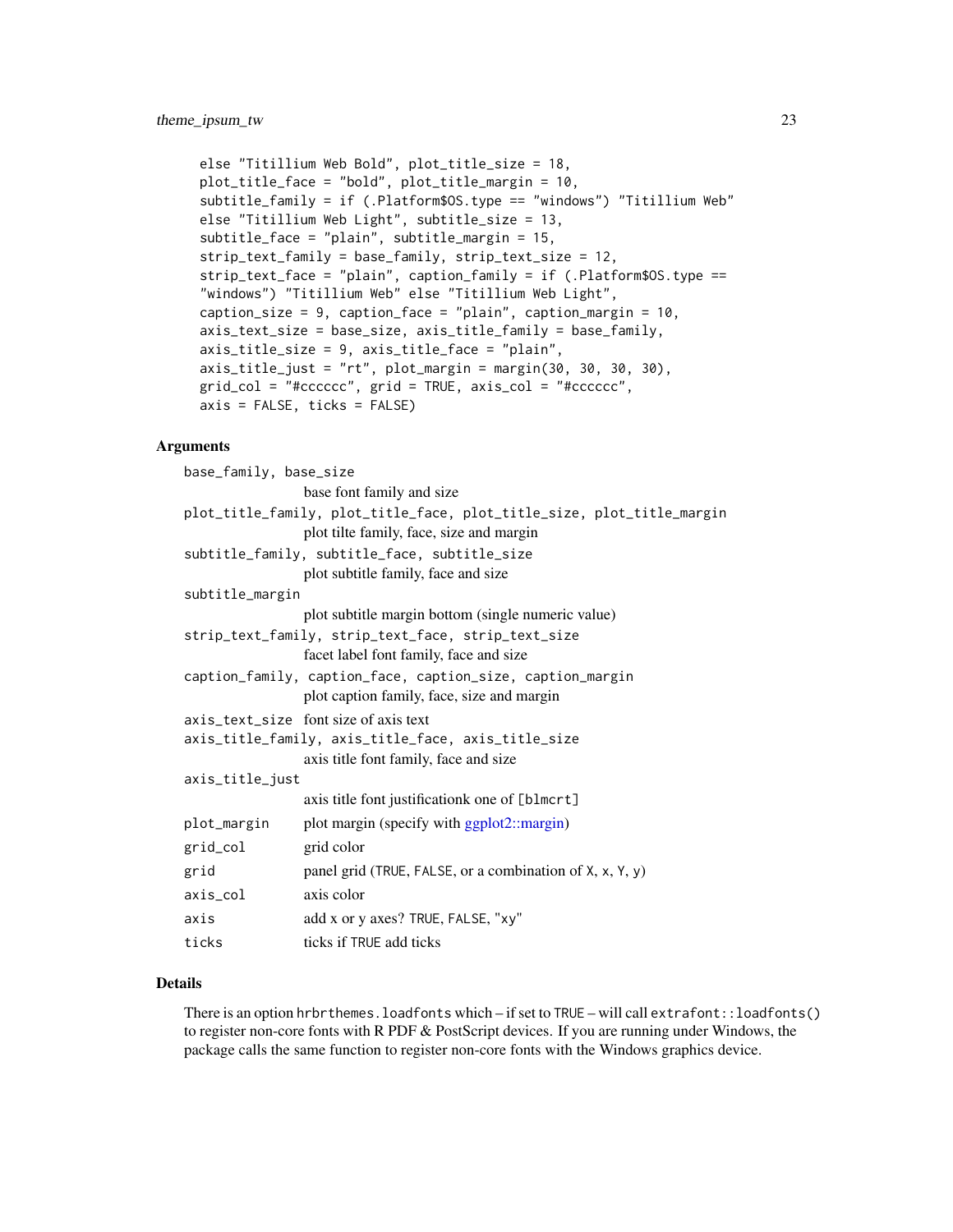#### <span id="page-23-0"></span>Why Titillium Web?

It's free, has tolerable kerning pairs and multiple weights. It's also different than Arial Narrow and the fonts most folks use in ggplot2 charts.

#### Examples

```
## Not run:
library(ggplot2)
library(dplyr)
# seminal scatterplot
ggplot(mtcars, aes(mpg, wt)) +
 geom_point() +
 labs(x="Fuel effiiency (mpg)", y="Weight (tons)",
      title="Seminal ggplot2 scatterplot example",
      subtitle="A plot that is only useful for demonstration purposes",
      caption="Brought to you by the letter 'g'") +
 theme_ipsum_rc()
# seminal bar chart
# note: make this font_rc on Windows
update_geom_font_defaults(family=font_rc_light)
count(mpg, class) %>%
 ggplot(aes(class, n)) +
 geom_col() +
 geom_text(aes(label=n), nudge_y=3) +
 labs(x="Fuel effiiency (mpg)", y="Weight (tons)",
      title="Seminal ggplot2 bar chart example",
      subtitle="A plot that is only useful for demonstration purposes",
      caption="Brought to you by the letter 'g'") +
 theme_ipsum_tw(grid="Y") +
 theme(axis.text.y=element_blank())
```
## End(Not run)

update\_geom\_font\_defaults *Update matching font defaults for text geoms*

# Description

Updates [ggplot2::geom\_label] and [ggplot2::geom\_text] font defaults

#### Usage

```
update_geom_font_defaults(family = "Arial Narrow", face = "plain",
 size = 3.5, color = "#2b2b2b")
```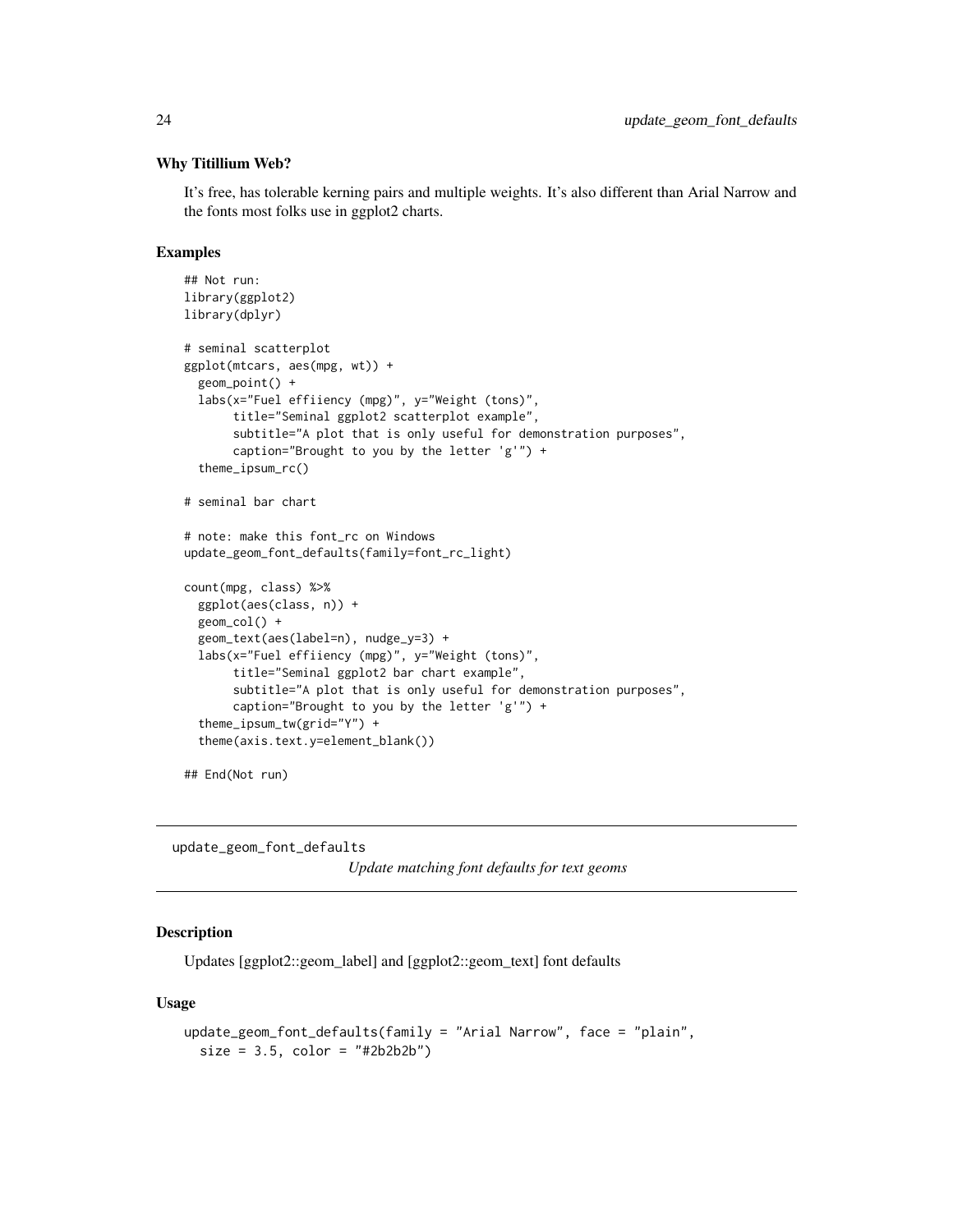# Arguments

family, face, size, color

font family name, face, size and color